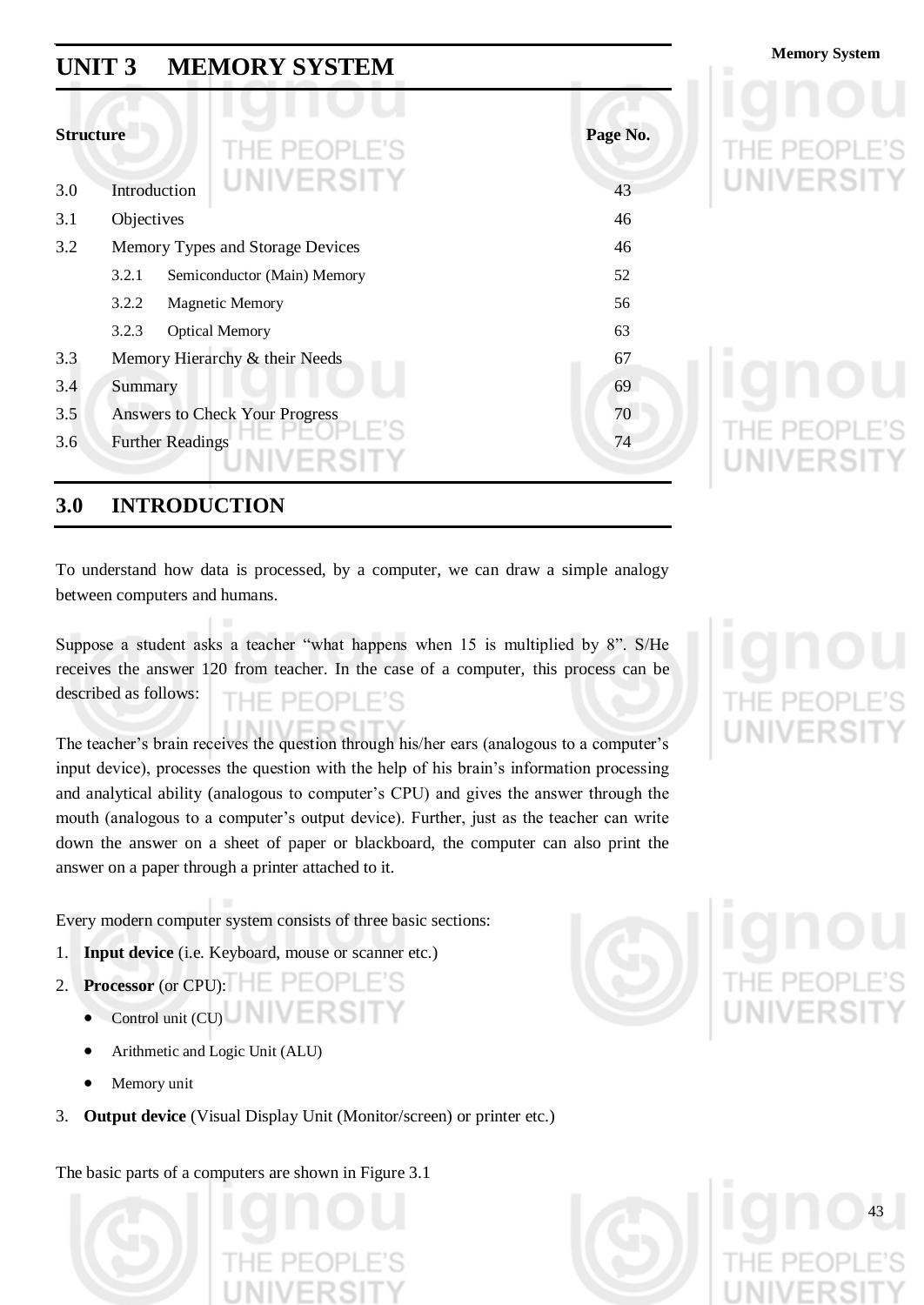



- Input devices such as a keyboard, mouse or scanner are used to enter input (data and/or instructions), directly into the computer.
- The **CPU** is like the human brain; it has a memory and just like there is a faculty in the brain that regulates the functioning of all parts of the body, a computer has a control-unit **(CU),** which controls its entire operation including its input and output devices.
- Processing of data is done in the arithmetic and logic unit (**ALU**). It performs Arithmetic and logic operations such as addition, subtraction, multiplication and division. Here the word "Logic" is used because a computer (unlike a calculator) has the capacity to do logical operations also, such as compare two numbers, and find out which of the two numbers is greater.  $P-F($  $P$

**The Memory** unit is an important component of a computer where all the data and information are stored in the form of binary digits (combination of 0"s and 1"s) and retrieved whenever necessary. Computer systems use a variety of devices for storing instructions and data. The computer memory is the place where the computer holds data and programs that are in use. Computer memory refers to the physical devices in a computer. If our computer"s CPU had to constantly access the hard drive to retrieve every piece of data it requires, the operation will be very slow. On the other hand, when the data or information is kept in memory the CPU can access it much more quickly. From the time the computer is turned on until the time it is shut down, the CPU is constantly using the memory system. The act of entering data into a storage location is called a memory write operation, and the act of retrieving data from a storage location is called a memory read operation. Data and instructions are moved, to and from memory, in bunches of word length. These memory devices are categorised according to access time, storage capacity and cost-per-bit of storage.

Based on these criteria memory is broadly categorised into two types:

- Primary or main memory (also called semiconductor memory).
- Secondary or auxiliary memory (magnetic memory/Optical memory).



**The Memory** unit is an important component of a computer where all the data and information are stored in the form of binary

digits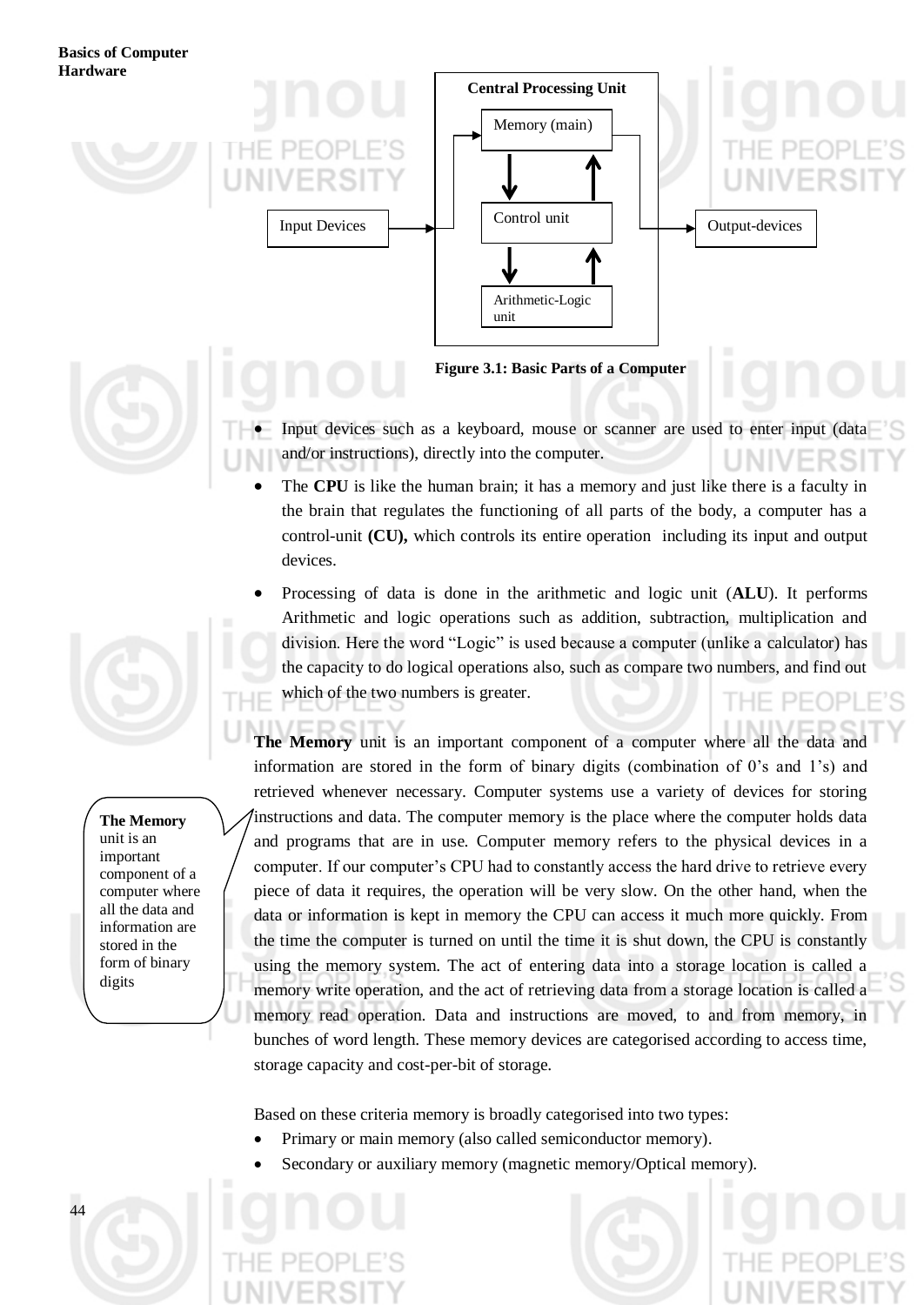The Table 3.1 summarizes the difference between Primary (or main) memory and **Memory System** secondary (or auxiliary) memory.

#### **Table: 3.1 : Difference between Memories**

|                         | <b>Access Time</b> | <b>Storage capacity</b> | <b>Cost/bit of storage</b> |
|-------------------------|--------------------|-------------------------|----------------------------|
| <b>Primary memory</b>   | Faster             | Smaller                 | High                       |
| <b>Secondary memory</b> | Slower             | higher                  | L <sub>0</sub> W           |

That is, Primary memory (i.e. RAM, ROM etc.) have *faster access time*, *smaller storage capacity*, and *higher cost per bit of storage*, as compared to secondary memory.

Based on *access time*, *storage capacity* and *cost/bit storage*, the memory devices (such as RAM, ROM, Hard-disk, Floppy disk, Magnetic disk, Magnetic Tape, CD-ROM, and DVD etc.) can be categorized into three kinds of memory systems:

- Semiconductor memory such as RAM, ROM etc
- Magnetic memory such as Hard-disk, Floppy disk, and Magnetic tapes
- Optical memory such as CD-ROM, DVD etc

A Central Processing Unit (CPU) in a computer system is an extremely fast device as compared to the main memory, but it can not work on its own. It depends on the main memory that sends data and instruction when required for processing.

In other words, we can say that even memories with smaller size (i.e. primary memory) have very high access time (time taken by CPU to access a location in memory), which reduces the overall speed of a computer.

Computer memory can also be categorized on the basis of **Volatile** and **Non-Volatile** characteristics. Non-volatile Memory is a type of computer memory which can retain the stored information even if the power is shut down. Examples of Non-Volatile Memory are Read-only memory (ROM), flash memory, optical discs etc. On the other hand, a Volatile memory loses its content when the power goes off. Random Access Memory (RAM), which is the most common form of Primary Storage, is a type of volatile memory. When the computer is shut down, everything contained in RAM is lost.

To reduce the idle time of the CPU and increase the speed of processing, a fast memory can be used. This can be done by using a large size of main memory. But the cost of main memories of relatively large size is still very high. To reduce the cost of a large sized memory, a special type of high speed memory, known as *cache memory* can be used in between the CPU and the main memory (as shown in Figure 3.2). Thus the cost versus access time leads to a hierarchy of computer memory, where the memory is organized into a hierarchy, known as the **memory hierarchy**. This includes CPU registers, Cache memory, main memory and various secondary storage devices. Although the memory hierarchy is organized in such a way to minimize the cost, without compromising the overall speed of access.



To reduce the cost of a large sized memory, a special type of high speed memory, known as *cache memory* can be used in between the CPU and the main memory

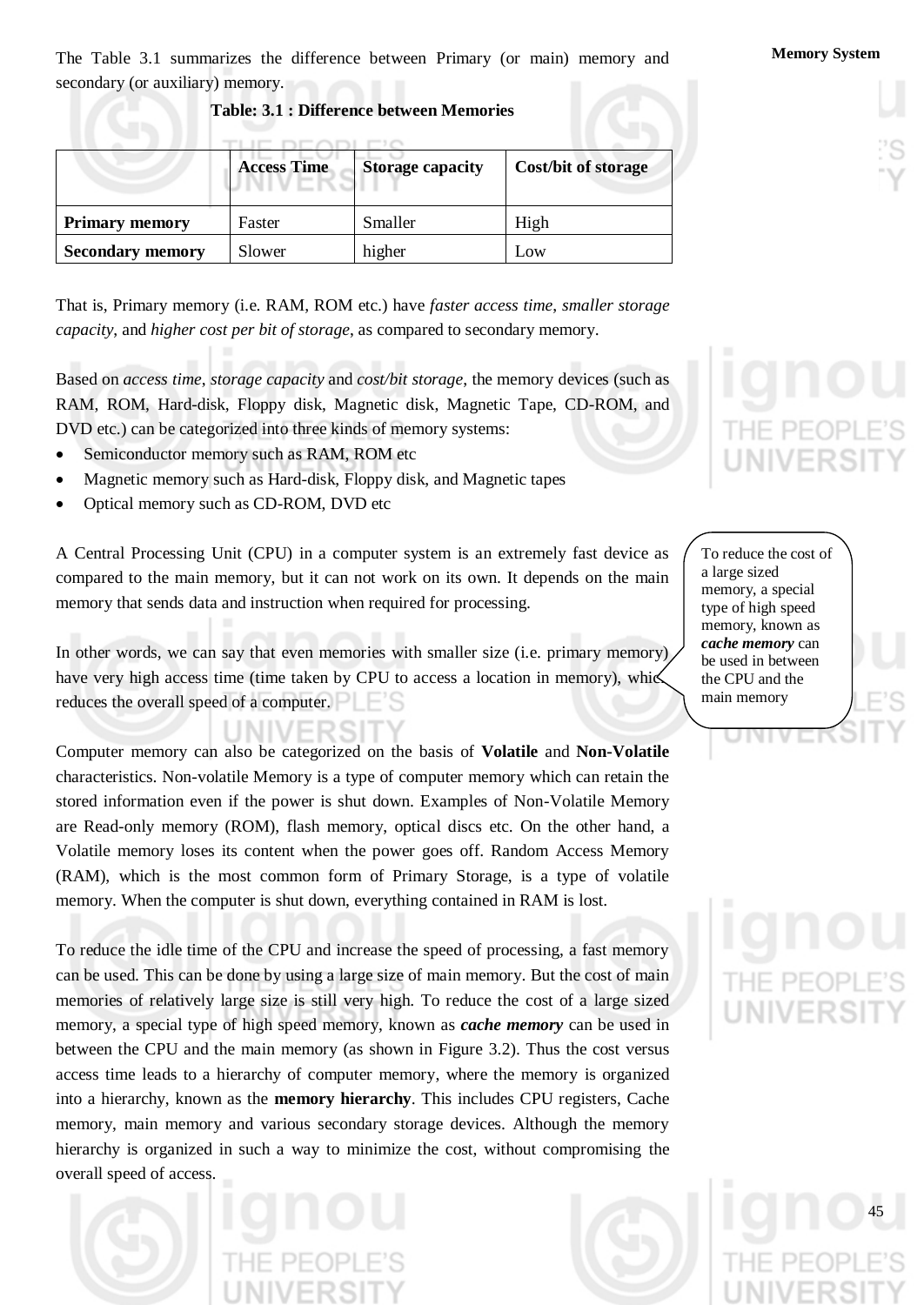

In this unit we will mainly focus on storage organization and storage devices such as disk/tape, CD/DVD and ROM/PROM etc. We also discuss the memory hierarchy which includes main memory and high speed memory such as cache memory.



### **3.1 OBJECTIVES**

After going through this unit, you should be able to:

- differentiate between types of memory and needs of the memory system;
- differentiate between various types of memories such as semiconductor, magnetic and Optical memory;
- describe the various secondary storage devices such as Hard-disk, floppy disk, CD-ROM, DVD-ROM etc; and
- describe the importance of the memory hierarchy.



### **3.2 MEMORY AND STORAGE DEVICES**

Memory is an important component of a computer where all the data and information are stored in the form of binary digits (combination of 0"s and 1"s) and retrieved whenever necessary.

There are two main functions of the memory:

- To store programs, data and information into the computer.
- To store the results of computation.



A computer system uses a variety of devices for storing the instructions and data. When you want to execute a computer program, the program has to be in memory. Any input data needed for processing by that program should also be in memory. All the intermediate results and outputs from the program are stored in the memory until the machine is turned off.

The storage devices of a computer system are ranked according to the following criteria:

1. **Access time:** This is the time required to locate and retrieve stored data from the storage unit in response to a program instruction. That is the time interval between the read/write request and the availability of the data. A fast access time is always preferred.





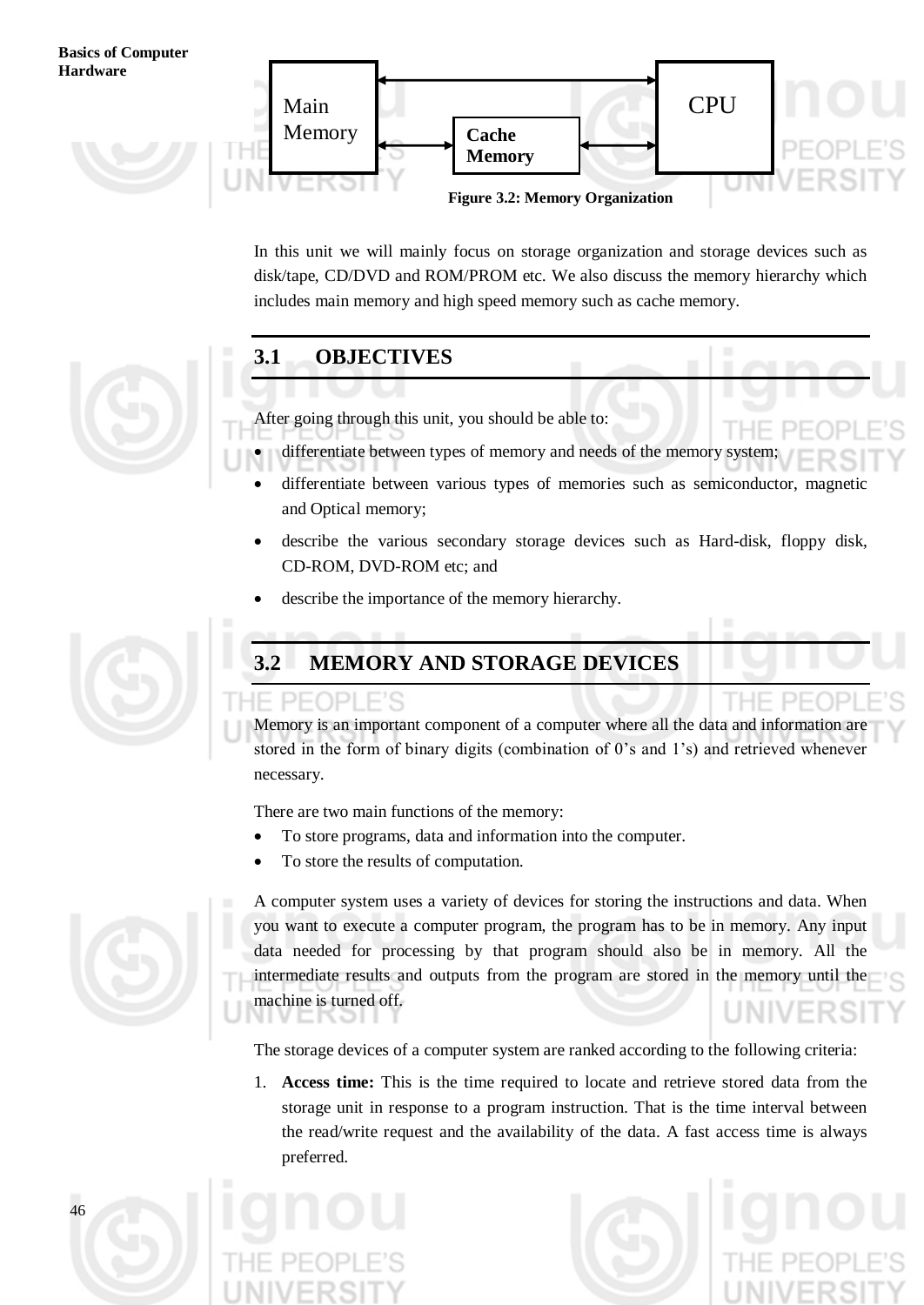- 2. **Storage capacity:** It is the amount of data that can be stored in the storage unit. A **Memory System** large capacity is preferred.
- 3. **Cost per bit of storage:** It is the cost of a storage unit for a given storage capacity. Low cost per bit of storage is always preferred. The final goal is to minimize this cost.

Based on above mentioned criteria, at present the following three kinds of memory system are commonly used in modern computers:

| Sl.No.         | <b>Types of Memory</b>                             | <b>Purpose</b>                                                                                                                                                                                                                                                                                                                                                                                                                                                                             |
|----------------|----------------------------------------------------|--------------------------------------------------------------------------------------------------------------------------------------------------------------------------------------------------------------------------------------------------------------------------------------------------------------------------------------------------------------------------------------------------------------------------------------------------------------------------------------------|
| $\mathbf{1}$   | Processor's<br>internal<br>(CPU)<br>memories       | These are the small set of high speed registers which<br>are internal to a processor and are used as temporary<br>locations where actual processing is done.                                                                                                                                                                                                                                                                                                                               |
| $\overline{2}$ | <b>Primary</b><br>(main)<br>memory                 | It is a fast and large memory but is slower than<br>processor memory. Primary memory has faster<br>access time, smaller storage capacity and higher cost<br>per bit storage.<br>This memory is accessed directly by the processor. It<br>$\bullet$<br>stores programs and data which are currently needed<br>by the CPU. The CPU communicates directly with<br>the main memory. The size of the main memory is<br>kept small because of its high cost. It is a volatile<br>type of memory. |
| 3              | <b>Secondary</b><br>$($ or<br>auxiliary)<br>memory | Secondary memory is mainly used for bulk storage<br>(mass storage) of programs, data and other<br>information. It has much larger capacity than main<br>memory but is slower.<br>It is non-volatile type of memory. It stores system<br>٠<br>software, compiler, assembler and useful packages,,<br>large data files etc.                                                                                                                                                                  |

### **Table 3.2 : Memory and its Purposes**

Thus from above discussions, we can summarize the following points:

- Secondary memory cannot be accessed directly by the CPU. First the information of these memories (which is needed by the CPU for current processing) is transferred to the main memory and then the information can be accessed as the information of main memory. Hard-disk and floppy disks are the most common secondary memories used in computers.  $\Box$   $\Box$   $\Box$   $\Box$   $\Box$   $\Box$   $\Box$
- Secondary storage systems must offer large storage capacities, low cost per bit and medium access times. Magnetic media (such as *floppy disks* and *hard disks*) have been used for such purposes for a long time. But audio and video media, either in compressed form or uncompressed form, require higher storage capacity than the other media forms and the storage cost for such media is significantly higher.
- Optical storage devices offer a higher storage density at a lower cost. A CD-ROM can be used as an optical storage device. Many software companies offer both operating system and application software on CD-ROMs today. This technology has

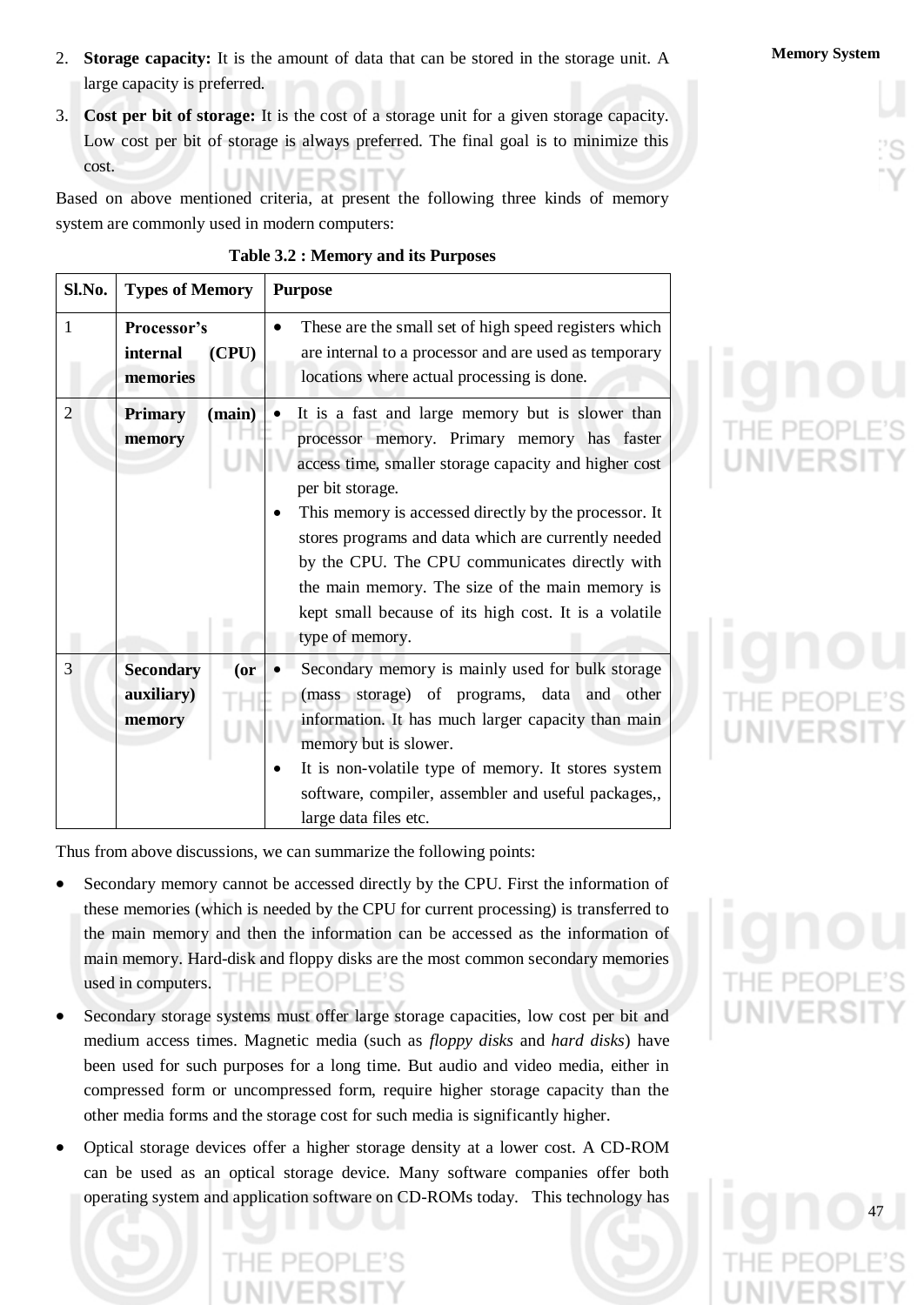

been the main catalyst for the development of multimedia in computing because it is used in multimedia external devices such as video recorders and digital recorders (Digital Audio Tape) which can be used for multimedia systems.

 Removable disk, tape cartridges are other forms of secondary storage devices used for back-up purposes having higher storage density and higher transfer rate.

There is another type of high speed memory, known as **Cache memory**, which is used to increase the speed of processing by making current programs and data available to the CPU at a rapid rate. Cache memory is a relatively small, high speed memory that stores the most recent used instructions or data. It acts as a high-speed buffer between main memory and the CPU.The cache memory is placed in between CPU and main memory. Access time is the time it takes a device or program to locate information and make it available to the computer for further processing. Cache memory access time is about 0.5 to 2.5 ns which is much less than that of the main memory. The access time of main memory is about 50-70 ns. Because of its very high cost, the capacity of the cache memory deployed is 2 to 3 percent of that of the main memory. The access time of mass storage devices such as hard disks are measured in milliseconds (ms).

The most common memory hierarchy is shown in Figure 3.3 :





Now let us start with the memory organization of primary storage. A primary or internal storage section is basic to all computers. Figure 3.4 compares the different types of memory in terms of capacity, access speed, cost per bit of storage as follows:



#### **Figure 3.4 : Storage media in terms of cost, Speed and capacity trade-offs**

All the memory devices can be categorized into three main categories:

- Semiconductor (or Main) memory
- Magnetic memory

וסר

Optical memory

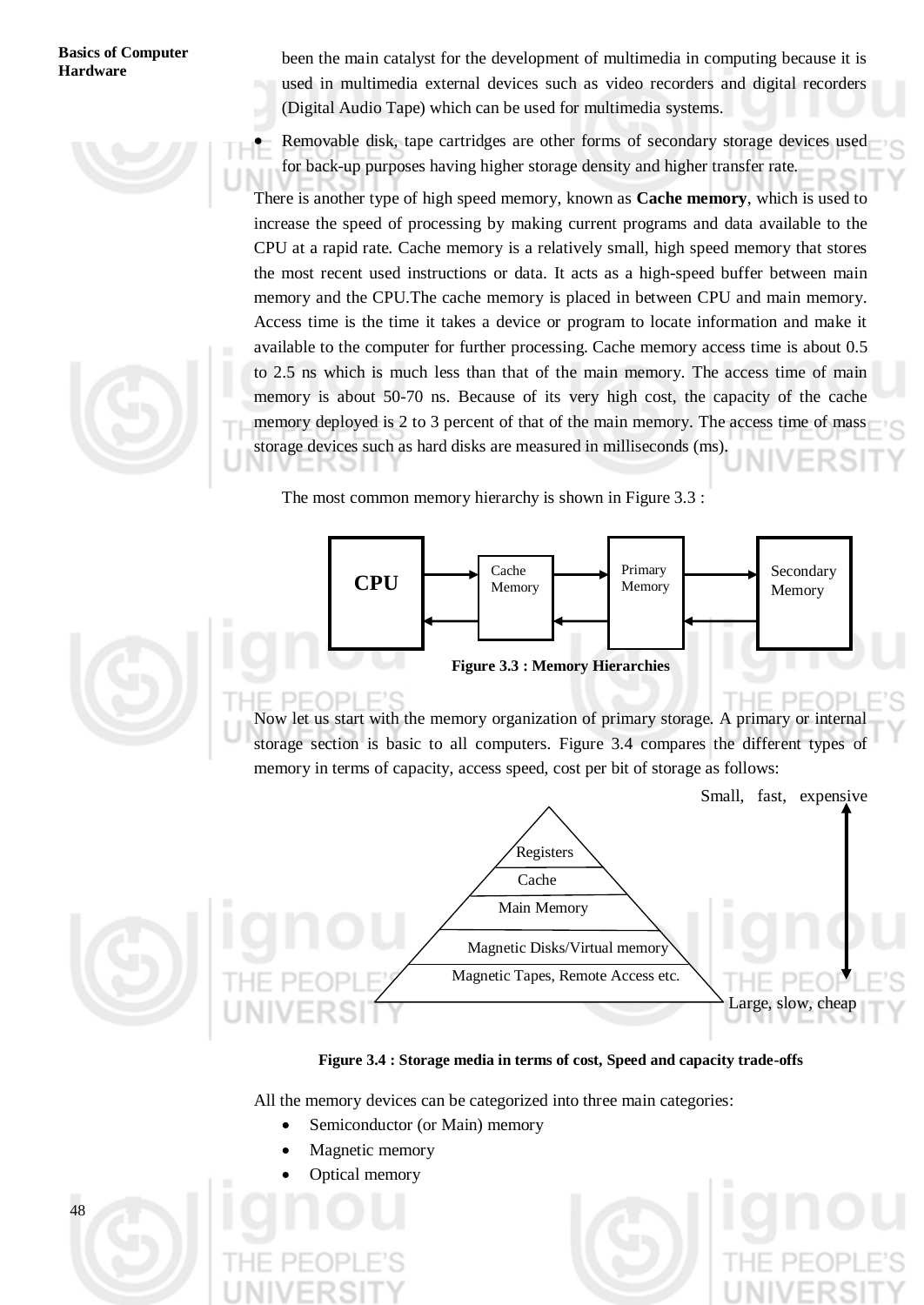**Memory System** The Figure 3.5 illustrates the storage cost, speed and capacity of these memories. Note that cost increases with faster access speeds but decreases with access capacity.



You can note down the following points from the Figure 3.5

- Semiconductor memories are used mainly for primary storage. It stores programs and data which are currently needed by the CPU.
- The semiconductor memory is an electronic, static device. There are no moving parts in it. Some examples of semiconductor memory are RAM, ROM etc.
- The semiconductor memory is faster, compact and lighter. It consumes less power.
- The magnetic and optical memories are slow compared to semiconductor memory.

But they are cheaper than semiconductor memory. They are not static devices. They are either in the form of a rotating disk or tape. All computers contain both semiconductor as well as magnetic memory.

The examples of magnetic memory are Hard-disk, floppy disk, magnetic disk and tapes.

The Figure 3.6 shows a relationship between the access-time and capacity of various

types of memory. **Capacity** Register  $\sim$  0.5-2 ns (nanosecond) Cache memory  $\vert$  0.5-2.5 ns RAM  $\sim$  50-70 ns Mass storage  $\vert$  5-20 ms (millisecond) NT **Access time**



Optical recording techniques have been recently used to store data on the surface of a coated disk. Information is written to or read from an optical disk using a laser beam. An example of this kind of serial access memory is a CDROM (Compact Disk Read-Only Memory). Only one surface of an optical disk is used to stored data. An optical disk has very high storage capacity, up to 20 GB. It is relatively inexpensive and has a long life of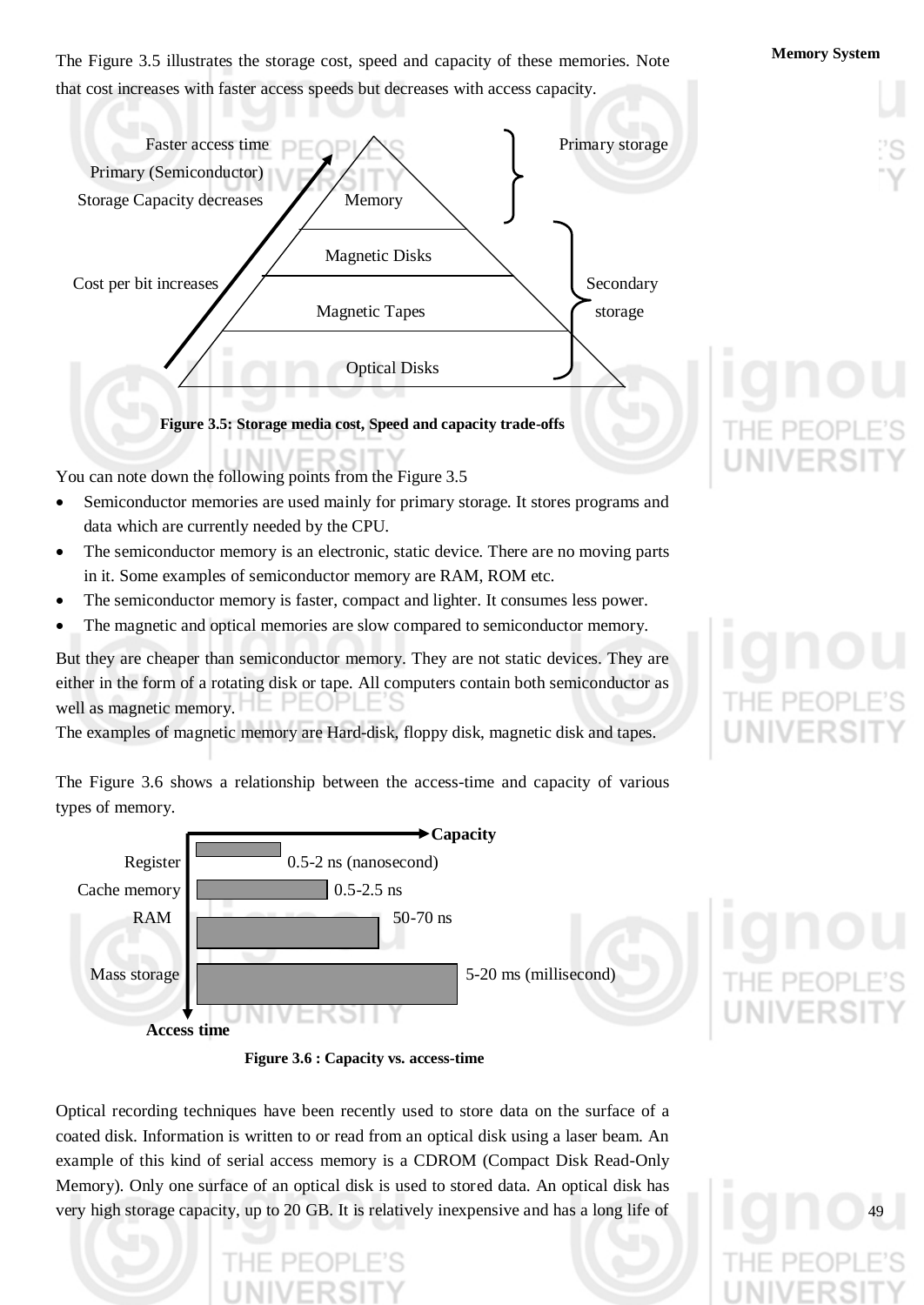at least 15-20 years. Better optical recording methods which records data on multiple layers on a disk surface have been recently introduced. This storage device is known as DVD-ROM (Digital Versatile Disk Read-Only Memory). The main drawback of the optical disk system is its slow average access time. Table 3.3 shows the some characteristics of the discussed various memory technologies.

**Table 3.3: Characteristics of Memory Technologies**

| <b>Technology</b>        | of<br><b>Nature</b> | <b>Access Mode</b> | <b>Volatile/</b>   | <b>Access</b> | Average cost |  |
|--------------------------|---------------------|--------------------|--------------------|---------------|--------------|--|
|                          | storage             |                    | <b>Nonvolatile</b> | <b>Time</b>   | (Rs/bit)     |  |
|                          | medium              |                    |                    | (in sec)      |              |  |
| Semiconductor            | Electronic          | Random<br>(or      | Volatile           | $10^{-8}$     | $10^{-2}$    |  |
| <b>Memories</b>          |                     | Direct)            |                    |               |              |  |
| <b>Magnetic Memories</b> | Magnetic            | Sequential/Rand    | Non-volatile       | $10^{-1}$     | $10^{-6}$    |  |
|                          |                     | <sub>om</sub>      |                    |               |              |  |
| <b>Optical Memories</b>  | Optical             | Random             | Non-volatile       |               | $10^{-7}$    |  |
|                          | (laser beam)        |                    |                    |               |              |  |
|                          |                     |                    |                    |               |              |  |

Note that there are two basic methods of accessing information from various memory devices :

- Sequential or serial access, or
- Direct or Random access
- A *Sequential-access* memory device reads data in sequence. In other words, information on a serial device can only be retrieved in the same sequence in which it is stored. Data is recorded one after another in a predetermined sequence (such as in numeric order) on a storage medium. Sequential processing is quite suitable for such applications like preparation of monthly pay slips, or monthly electronic bills etc., where each address needs to be accessed in turn. If you are working with a sequential access device and information is stored at the last address, then data stored at the last address cannot be accessed until all preceding locations in the sequence have been traversed. That is locating an individual item of data requires searching the recorded data on the tape until the desired item is located.
- A sequential-access memory such as *magnetic tape* is organized by arranging memory cells in a linear sequence. These do not have unique storage address that can be directly addressed. Instead, data is presented serially for writing and is retrieved serially during a read.











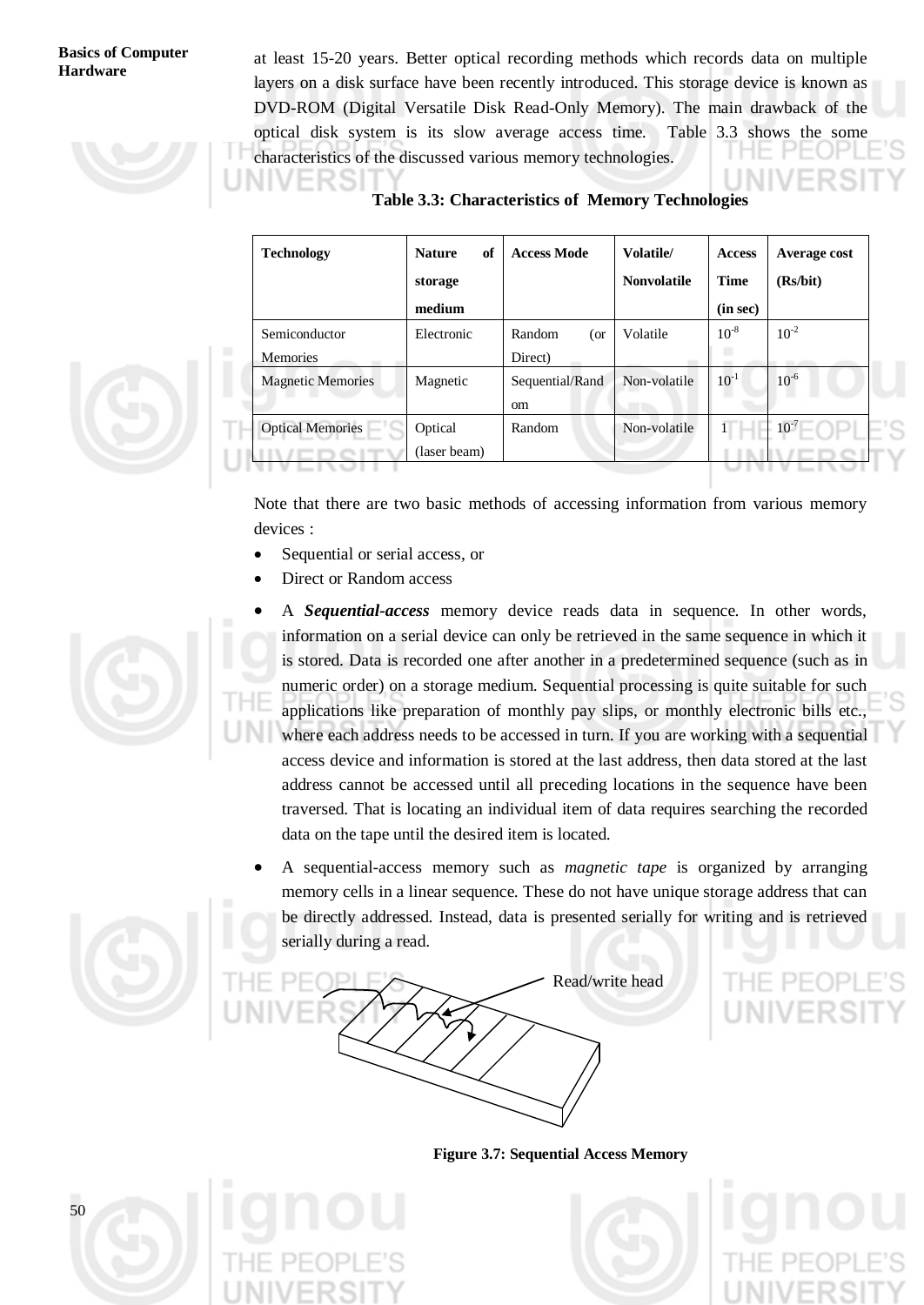In case of a *random access* device the information is available at random, i.e., any **Memory System** location in the device may be selected at random. So any location in the device can be accessed in approximately equal time in any order. In other words, we can say that each storage position (1) has a unique address and (2) can be individually accessed in approximately equal time without searching through other storage positions. Magnetic disk and CDROM are typical random access storage devices. Any data record stored on a magnetic or optical disk can be accessed directly in approximately the same time period. The Figure 3.8 shows sequential versus direct access storage:



### **Basic Storage Fundamentals**

Data is processed and stored in a computer system through the presence or absence of electronic or magnetic signals in the computer's circuitry (ie. RAM) or in the media it uses (i.e. magnetic Disk). This is called a "two-state" or **Binary representation** of data. Transistor and other semiconductor circuits are either in conducting or in non-conducting states. For Magnetic media, such as magnetic disk or tapes, these two states are represented by having magnetized spots whose magnetic fields have one of two different directions or polarities.

For any electronic circuits, the conducting (ON) state represents the number 1, while the non-conducting (OFF) state represents the number 0.This is so only for positive logic. One can always have the reverse convention that we call negative logic. For magnetic media, the magnetic field of a magnetized spot in one direction represents a 1 while magnetism in the other direction represents a 0.

The smallest element of data is called a bit, which can have a value of either 0 or 1. The capacity of a memory chip is usually expressed in terms of bits. A group of 8-bits is known as a byte, which represents one character of data in most computer coding schemes. Thus, the capacity of a computer's memory and secondary storage devices is usually expressed in term of bytes. Computer codes such as ASCII (American Standard Code for Information Interchange) use various arrangements of bits to form bytes that represent the numbers 0 to 9, the letters of the alphabet, and many other characters.

### **Check Your Progress 1**

- 1. State whether **True** or **False**
	- a) Primary memory is faster than secondary memory but that has a larger capacity.
	- b) Primary memory is mainly used for bulk storage. Tru
	- c) CD-ROM is a Random access storage device. True  $\Box$  False



|    | $\mathop{\mathrm{ne}}~\Box$ | False $\Box$ |  |
|----|-----------------------------|--------------|--|
| ie |                             | False $\Box$ |  |

True  $\Box$  False  $\Box$ 

For any electronic circuits, the conducting (ON) state represents the number 1, while the non-conducting (OFF) state represents the number 0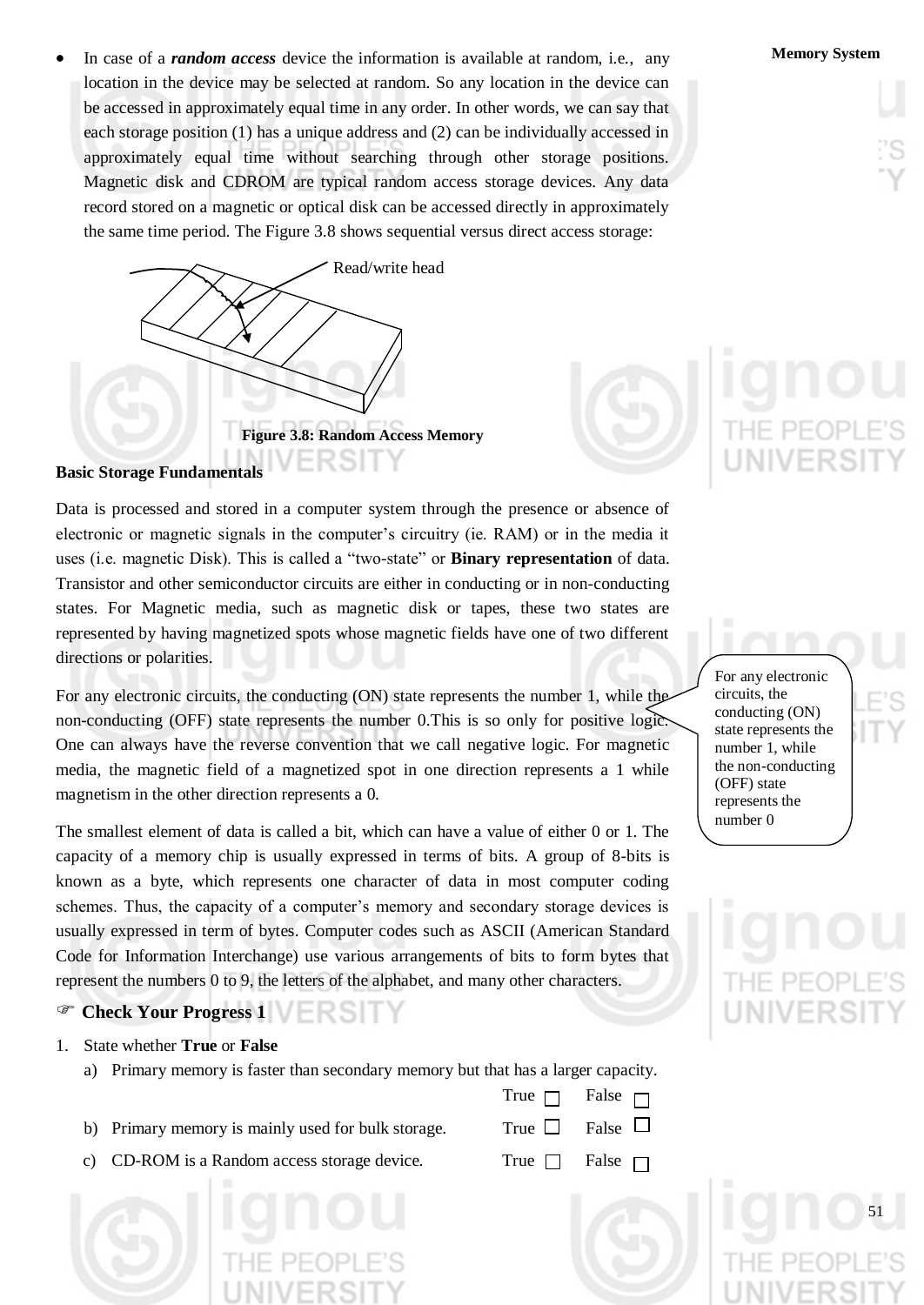| <b>Basics of Computer</b><br><b>Hardware</b> | When we load software from a floppy, hard disk or<br>CD-ROM, it is stored in<br>d)<br>main<br>False<br>True $\Box$ |
|----------------------------------------------|--------------------------------------------------------------------------------------------------------------------|
|                                              | e) In Random access memory any memory location can be accessed directly.                                           |
|                                              | False<br>True $\Box$                                                                                               |
|                                              | Non-volatile memory means the stored data are lost when power goes off.                                            |
|                                              | True $\Box$<br>False $\Box$                                                                                        |
|                                              | Differentiate between the following:<br>2.                                                                         |
|                                              | Primary (main) memory versus secondary memory<br>a)                                                                |
|                                              |                                                                                                                    |
|                                              |                                                                                                                    |
|                                              | Different types of memory (in terms of access speed, storage capacity and cost<br>b)                               |
|                                              | per bit storage).                                                                                                  |
|                                              |                                                                                                                    |
|                                              |                                                                                                                    |
|                                              | A graph showing Capacity versus access time for different types of memory.<br>C)                                   |
|                                              |                                                                                                                    |
|                                              |                                                                                                                    |
|                                              | Random versus Sequential access.<br>d)                                                                             |
|                                              |                                                                                                                    |
|                                              |                                                                                                                    |
|                                              | <b>Semiconductor (Main) Memory</b><br>3.2.1                                                                        |
|                                              | All computers except very small computers contain both semiconductor as well as                                    |
|                                              | magnetic memory.                                                                                                   |
|                                              |                                                                                                                    |

- All modern computers use semiconductor memory as its main memory (or primary memory). Semiconductor memory is known as Random access memory (RAM) because any part of the memory can be accessed for reading and writing.
- It stores programs and data which are currently needed by the CPU.
- 

- Another part of main memory is Read Only Memory (ROM). ROMs are those memories on which it is not possible to write the data. They can only be read.
- Thus RAM and ROM memories are used as the main memory of the computer.
- The Main memory holds the programs and data required by the CPU for carrying out its operations.
- The primary (main) storage is a semiconductor device that is built using integrated circuits. The data is stored in binary form in main memory. Numeric as well as nonnumeric data can be represented in binary form. With two binary digits, we can represent 4 different characters. With three binary digits, we can represent 8 different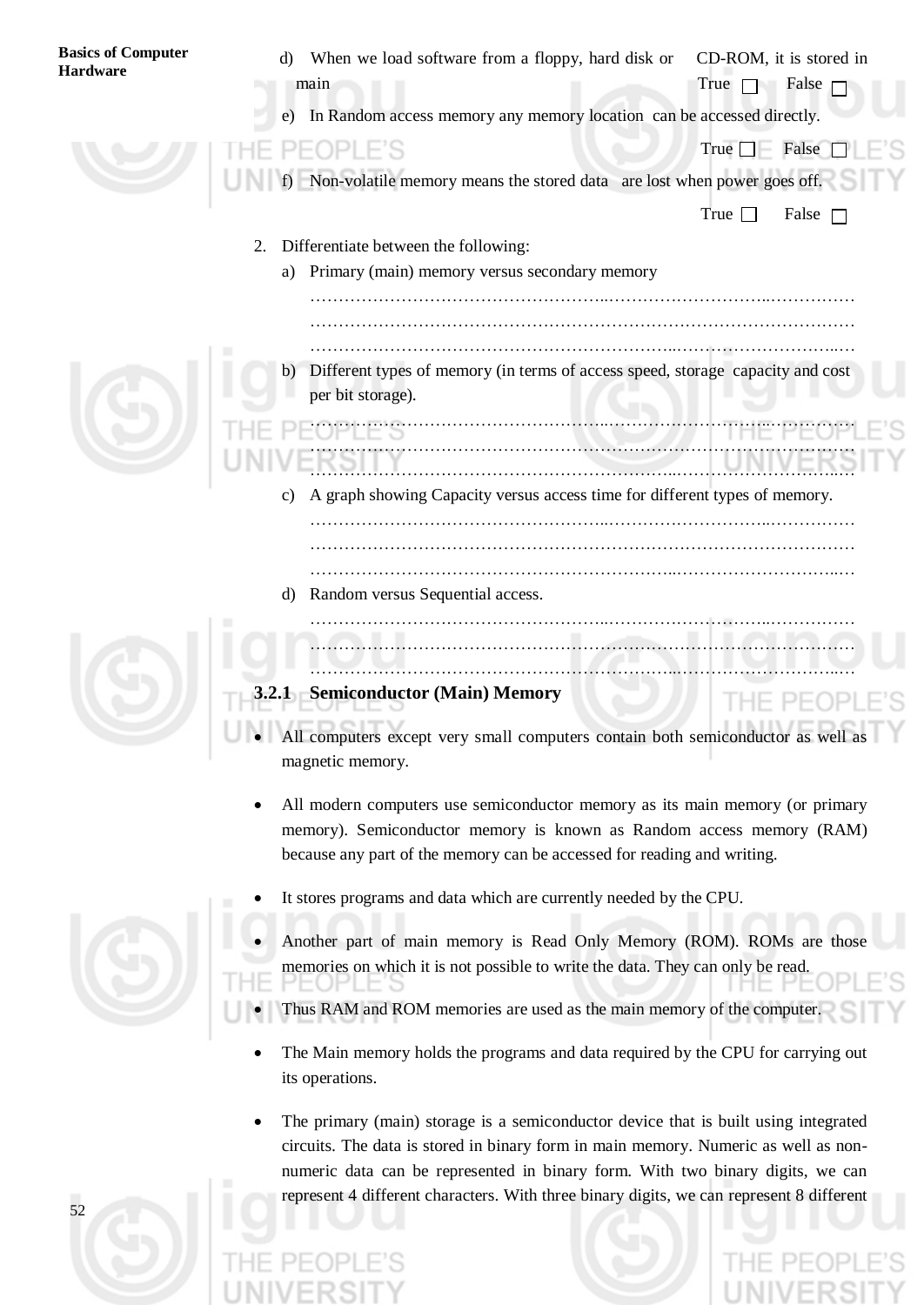characters. Computers internally use eight binary digits to represent characters and **Memory System** digits (A binary digit is referred to as a bit and  $8$  bits are called a byte). characters can be represented by a byte.

The capacity of a computer"s memory is usually expressed in terms of bytes. Computer codes such as ASCII (American Standard Code for Information Interchange) use various arrangements of bits to form bytes that represent the numbers 0 to 9, the letters of the alphabet, and many other characters.

Storage capacities are frequently measured in **Kilobytes** (KB), **Megabytes** (MB), **Gigabytes** (GB), or **Terabytes** (TB). Table 3.4 summarizes the commonly used names with abbreviations and number of bytes for these storage capacities.

Storage capacities are frequently measured in **Kilobytes** (KB), **Megabytes**  (MB), **Gigabytes** (GB), or **Terabytes** (TB)

**Table 3.4: Commonly used names, Abbreviations and storage capacity in bytes.**

| <b>Name (Abbreviations)</b> | <b>Number of Bytes</b>        |
|-----------------------------|-------------------------------|
| Byte(B)                     |                               |
| Kilobytes (KB)              | 1024                          |
| Megabytes (MB)              | 1024*1024 (about one million) |
| Gigabytes (GB)              | 1024*1024*1024                |
| Terabytes (TB)              | 1024*1024*1024*1024           |

#### **Types of Main Memory**

Memory can be of various types like Random Access Memory (RAM) and Read-Only Memory (ROM). Figure 3.9 summarizes the different types of main memory.



### The Read and write memory (R/W memory) of a computer is called a RAM. The user can write information into RAM and read information from it. It is called **random access** since any memory location can be accessed in a random manner for reading and writing. The access time is the same for each memory location. It usually refers to "temporary" memory, which means that when the system is shut down, the memory is lost.





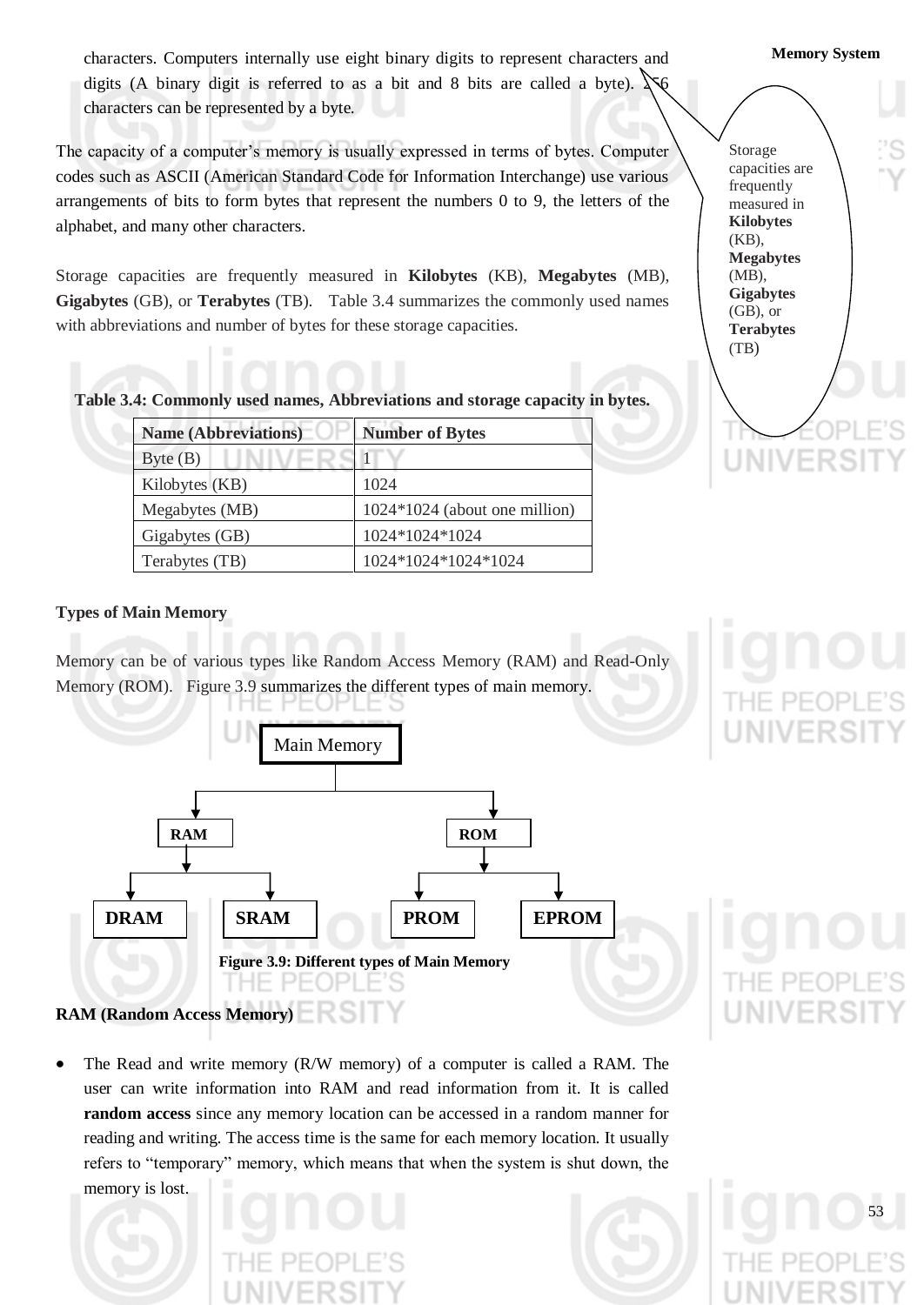*Random Access Memory* (RAM) is really the main store and is the place where the program and software we load gets stored. When the CPU runs a program, it fetches the program instructions from the RAM and carries them out. Similarly, if the CPU needs to store the final results of calculations, it stores them in RAM. Thus, the CPU can both READ data from RAM and WRITE data into the RAM. There are two important types of RAMs:

- Static RAM (or SRAM)
- Dynamic RAM (or DRAM)
- Static RAMs retain stored information only as long as the power supply is on whereas a Dynamic RAM loses its stored information in a very short time (a few milliseconds) even though the power supply is on.
- Dynamic RAMs are cheaper and consume less power whereas Static RAMs are costlier and consume more power. Static RAMs have a higher speed than dynamic RAMs.
- Dynamic RAM is cheaper and so is used for main memory. Static Ram is faster and so is used in cache memory. PFOPI
- Dynamic RAM requires the data to be refreshed periodically in order to retain the data while SRAM does not need to be refreshed.





Both static and dynamic RAMs use CMOS technology. CMOS devices consume less power. Static RAMs hold information in a flip-flop circuit consisting of two cross coupled inverters. In a RAM the memory cell must be associated with a read and write facility. Six (6) transistors are needed per memory cell in a static RAM. Dynamic RAMs required fewer transistors per memory cell. The following are commonly used RAM chips:

- **EDO (Extended Data Output RAM):** In an EDO RAM any memory access stores 256 bytes of data into latches. The latches hold next 256 bytes of information, so that in most programs which are sequentially executed, the data are available without wait states.
- **SDRAM (Synchronous DRAM) and SGRAM (Synchronous Graphics RAM):**  These RAM chips use the same clock rate as the CPU uses. As a result the memory chips remain ready to transfer data when the CPU expects them to be busy. SDRAM is often used as mass storage whereas SGRAM is used as a high end graphics memory.
- **Dual-Ported DRAM:** These types of RAM allow one to access two memory locations simultaneously. Sometimes it is also called video RAM (or VRAM). WRAM (Window RAM) is a special version of VRAM, which is commonly used in PCs running WINDOWS and WINDOWS applications.

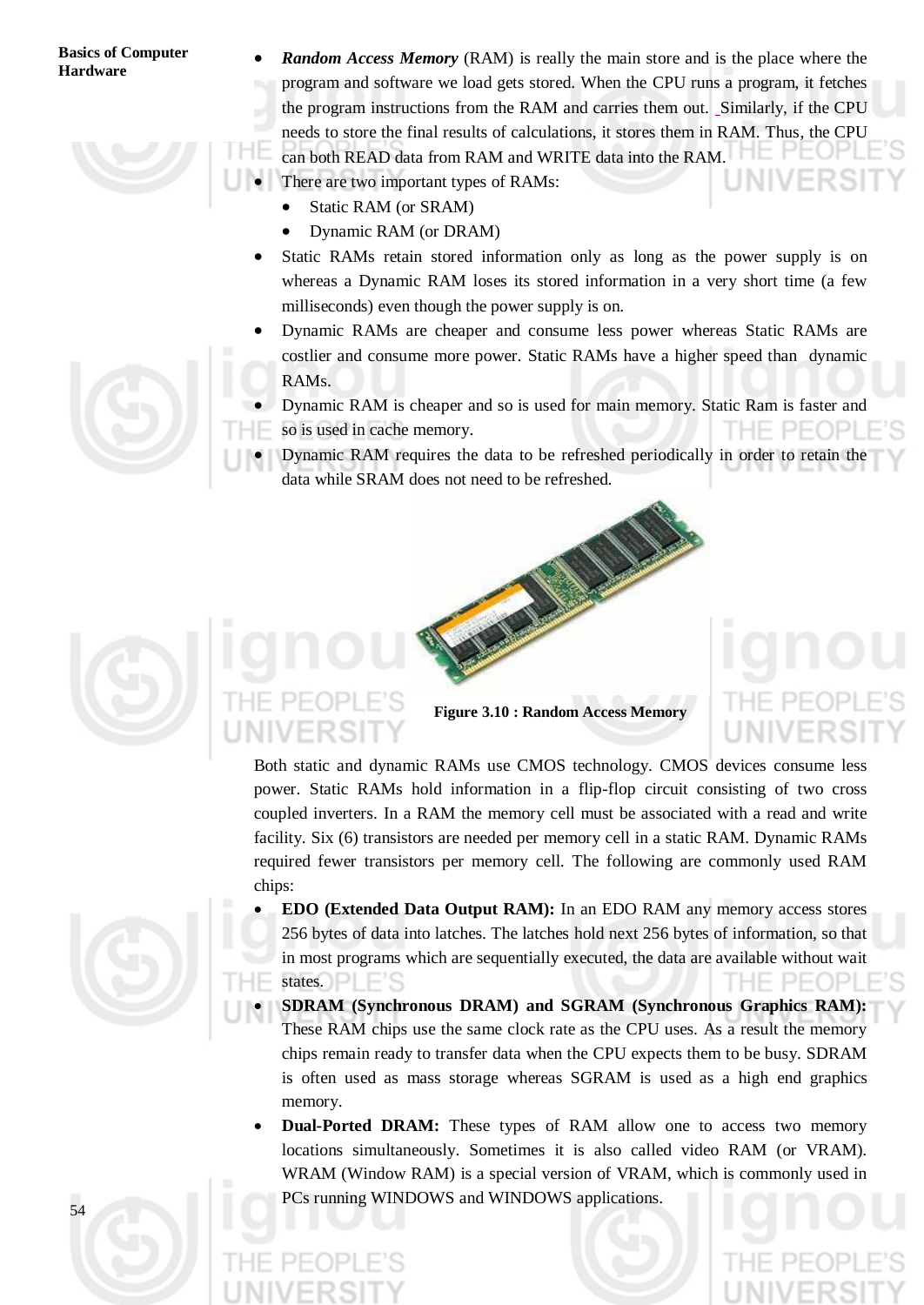**SIMM and DIMM:** These stand for single-Inline and Double Inline Memory **Memory System** Modules. These are small printed circuit cards, on which several DRAM memory chips are placed. Such cards are plugged into the system board of the computer.

# **ROM (Read Only Memory)**

- A *Read-Only memory* (ROM) is a **non-volatile** memory, i.e., the information stored in it is not lost even if the power supply goes off. Thus a Read Only Memory (ROM) is one in which information is stored permanently.
- Unlike RAM, the information from ROM can only be READ and it is not possible to WRITE fresh information to it. That is, the CPU can only fetch or READ instructions from ROM. This is the reason why it is called ROM. Computers almost always contain a small amount of *Read-Only memory* (ROM). It is much cheaper compared to RAMs when produced in large volumes.
- ROM is used for storing a special set of instruction, which the computer needs when it starts up (boots up).  $\Box$   $\Box$   $\Box$   $\Box$   $\Box$   $\Box$   $\Box$
- The contents of ROMs are decided by the manufacturers. The contents are permanently stored in a ROM at the time of manufacture.
- From the programming mode point of view, we have
	- Masked-programmed
	- User-programmed
- ROMs in which contents are written at the time of IC manufacture are called *maskprogrammed* ROMs. PROM, EPROM and EEPROM or any other kind of PROM are *user programmable* ROMs. If we simply write (or say) ROM it means masked programmed*.*
- An example of a ROM is the Toshiba mask ROM, TCS 534000.

HE PEOPLE'S

**PROM (Programmable ROM)** 

- A variation of ROM chip is programmable read only memory (PROM). A PROM is a memory chip on which data can be written only once.
- ROM chips are supplied by computer manufacturer and it is not possible for a user to modify the programs stored inside the ROM chip. However, in case of PROM, it is possible for a user to customize a system by storing own program in a PROM chip.
- Once a program has been written on to a PROM chip, the recorded information cannot be changed i.e., the PROM becomes a ROM and it is only possible to read the stored information.
- PROM is also a **non-volatile** memory i.e. the stored information remains even if power is switched off.
- The basic difference between PROM and a ROM is that a PROM is manufactured as blank memory, whereas a ROM is programmed during the manufacturing process.

To write data on a PROM chip, you need a special device called a PROM programmer or a PROM burner. The process of programming a PROM is sometimes called burning the PROM.





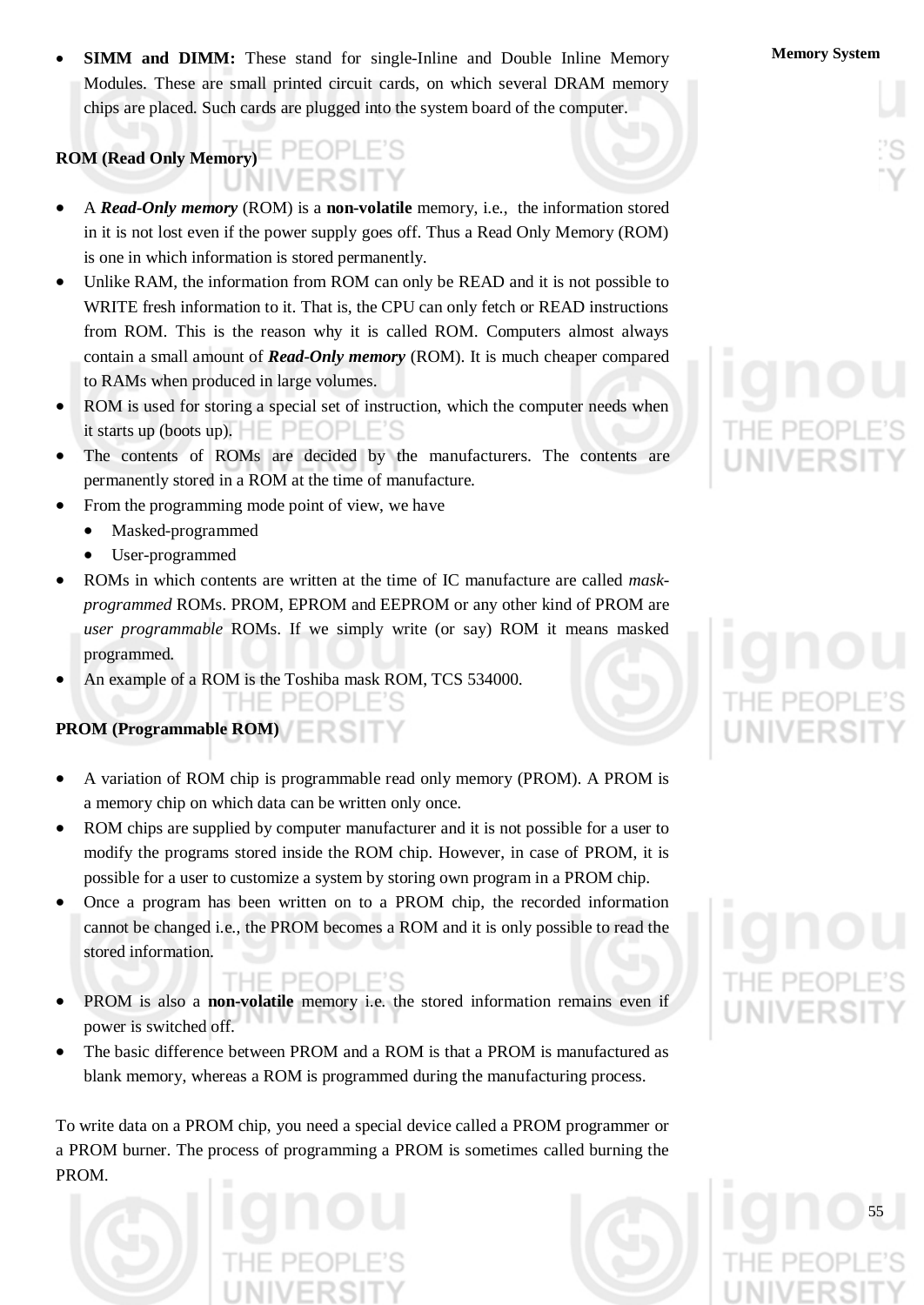

| <b>Memory</b> | Category          | <b>Volatility</b> | <b>Writing Mechanism</b> | <b>Erasure</b> |
|---------------|-------------------|-------------------|--------------------------|----------------|
| <b>RAM</b>    | Read-write memory | Volatile          | Electrically             | Electrically   |
| <b>ROM</b>    | Read-only memory  | Non-volatile      | Mask                     | Not-possible   |
| <b>PROM</b>   | Read-only memory  | Non-volatile      | Electrically             | Not-possible   |
| <b>EPROM</b>  | Read-only memory  | Non-volatile      | Electrically             | Using UV light |
| <b>EEPROM</b> | Read-only memory  | Non-volatile      | Electrically             | Electrically   |

### **3.2.2 Magnetic Memory**



- 1) **Limited Capacity**: Semiconductor (primary) memory of today"s computers is not sufficient, since most of the data processing organizations deal with a large volume of data.
- 2) **Volatile Memory**: Semiconductor memory is volatile in nature. But there is always a need to store data on a permanent basis.

Thus there is a need of additional memory, that is inexpensive, non-volatile in nature and has large capacity. Magnetic material is inexpensive and long lasting, so it is an ideal choice for us. Magnetic memory is a permanent non-volatile, type of memory. Now-adays, we are not using floppy disk.

A modern computer uses the following two types of magnetic memory:

- (i) **Magnetic Disks**: Hard disks and Floppy disks.
- (ii) **Magnetic Tapes** : Magnetic disks are the most common form of secondary storage because they provide fast access and high storage capacities at a reasonable cost.

**Storage Mechanism**: Magnetic disk drives contain metal disks that are coated on both sides with an iron oxide recording material. Several disks are mounted together on a vertical shaft which typically rotates the disks at speeds of 3600 to 7600 revolutions per minute (rpm). Electromagnetic read/write heads are positioned by access arms between the slightly separated disks to read and write data on concentric, circular tracks. Data are recorded on tracks in the form of tiny magnetized spots to form the binary digits of common computer codes. Thousands of bytes can be recorded on each track, and there are several hundred data tracks on each disk surface, which provides billions of storage positions for your software and data.

There are basically **two types** of magnetic disk arrangements, one having a removable disk cartridge and other having a fixed disk unit. Removable disk devices are popular because they are transportable and can be used as backup copies of your data.







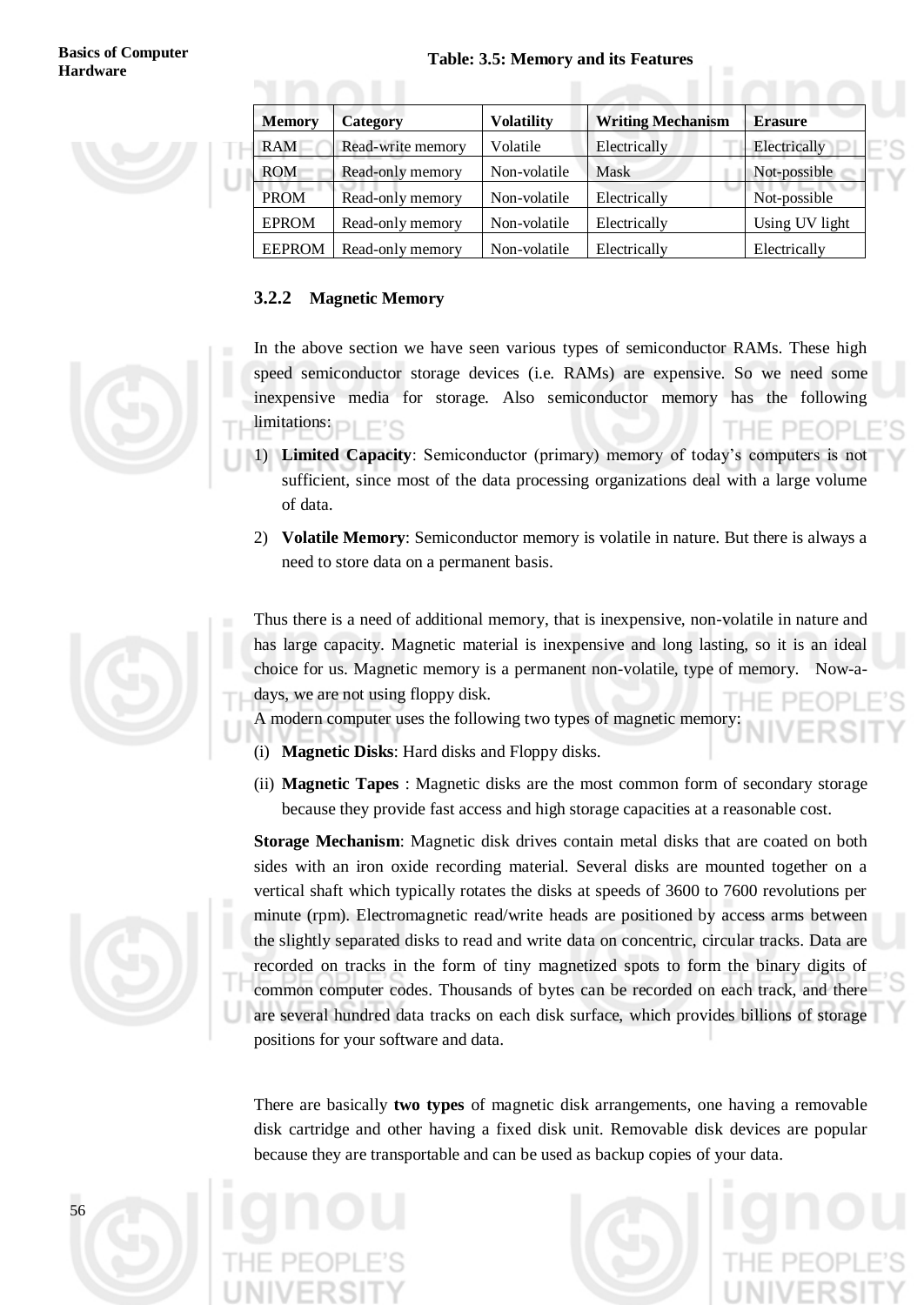**Data Organizations:** A magnetic disk is a surface device, which stores data on its **Memory System** surface. Its surface is divided into circular concentric tracks. The number of tracks on a disk range up to 800. Each track is divided into sectors (normally 10-100). These sectors can be either fixed or variable length sectors. The division of track into equal sized blocks or pages is set by the Operating system during disk formatting. The number of bytes stored in each sector is kept the same.



The numbers vary but there are often 200 or more ranging up to 800 is sectors per track. Magnetic disks are semi-random devices. A track on a disk is selected in a random fashion, but data is written to or read from a sector in serial fashion.

### **Hard-Disk Drives (HDD)**

- Hard disks are on-line storage devices.
- The term online means that the device (hard-disk) is permanently connected to the computer system and when the computer is on, the device (hard-disk) is available to store information or to retrieve information.
- HDD stores programs, data, operating system, compiler, assemblers, application programs etc.

### **Storage Organization in HDD**

- HDD contains magnetic disks, access arms and read/write heads into a sealed, air filtered enclosure. This technique is known as **Winchester technique**.
- Winchester disk is another name for "hard disk drive". There are two stories behind the name Winchester disks; one is that the disk was developed at IBM"s facility at *Winchester*, New York State; that had 30MB of fixed storage and 30MB of removable storage; the other is that the first model number was given as 3030, which is also the model number of the well-known *Winchester* Rifle popular in the Wild West. Although modern disk drives are faster and hold more data, the basic technology is the same, so *Winchester* has become synonymous with *hard disk.*
- Thus Winchester disk is a sealed "hard disk" having rotation speed typically 7200 rpm. A disk has 5000 to 10,000 concentric tracks per centimeter and about 100,000 bits per centimeter around circumference. Figure 3.12 illustrates a portion of Winchester disk.





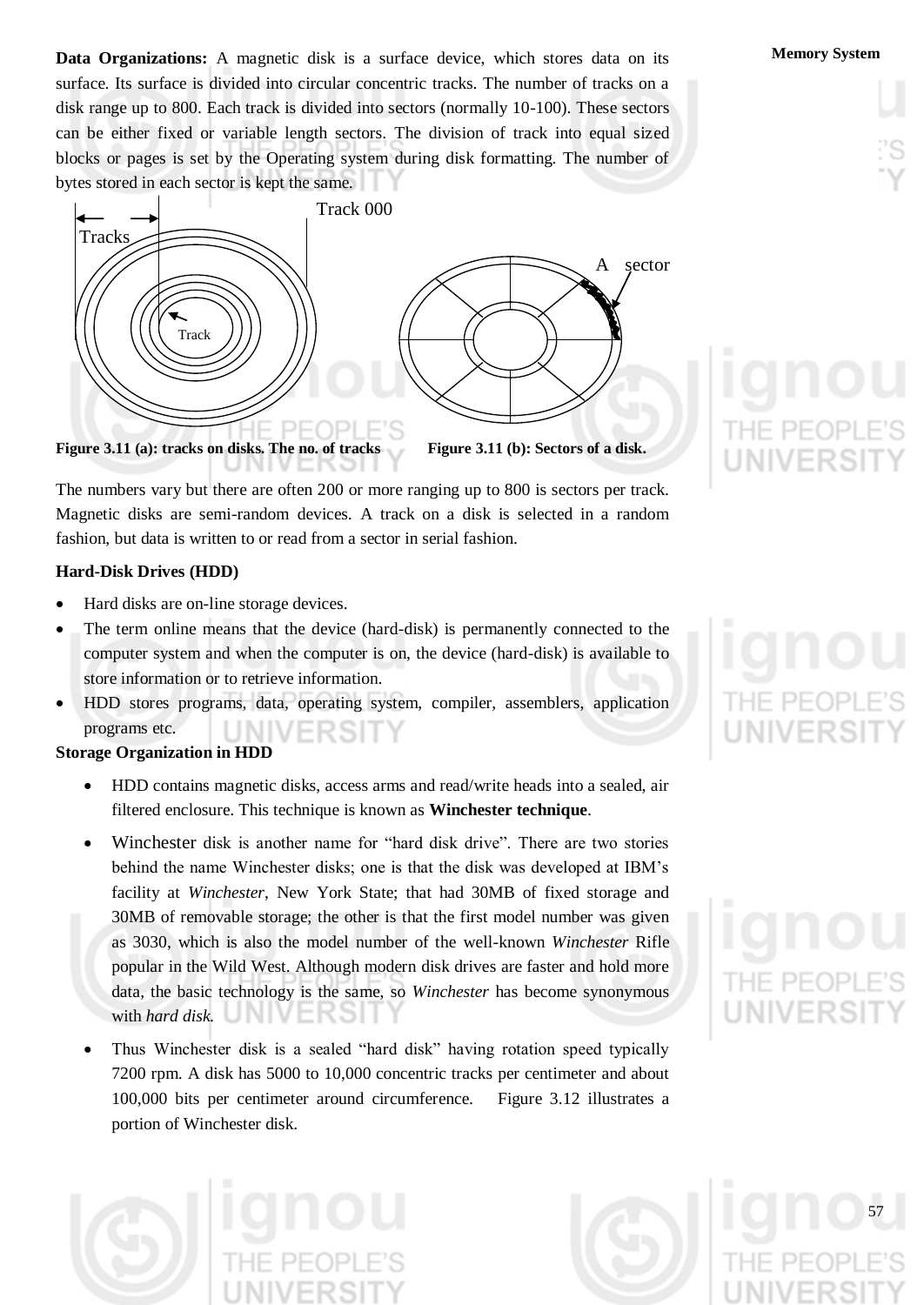

**Figure 3.12: Winchester disk- a portion of disk track**

- The read/write head reads data from the disk and writes data to the disk. A disk is mounted (or stacked) on the disk drive, which has the motor that rotates it. Harddisks together with read/write heads, access mechanism and driving motor constitute a unit called **hard-disk-drive (HDD) unit**. The whole unit is fixed. Hard disk is also known as **platter**. It can not be removed or inserted into a HDD unit. Some disks have a single platter e.g. floppy disk.
- To increase the storage capacity several hard-disks (platters) are mounted (stacked) vertically, normally at a distance of an inch. This is known as **disk pack** or **multi-platter configuration**.
- A set of corresponding tracks in all surfaces of a disk pack (i.e. the tracks with the same diameter on the various surfaces) is called a **cylinder** (see Figure 3.13). Here the concept of cylinder is very important because data stored on the same cylinder can be retrieved much faster than if it were distributed among different cylinders.



**Figure 3.13: A disk having n platters (0 to n-1 plates). A set of corresponding tracks on all the (n-1) Surfaces, at a given radial distance, is called a cylinder**





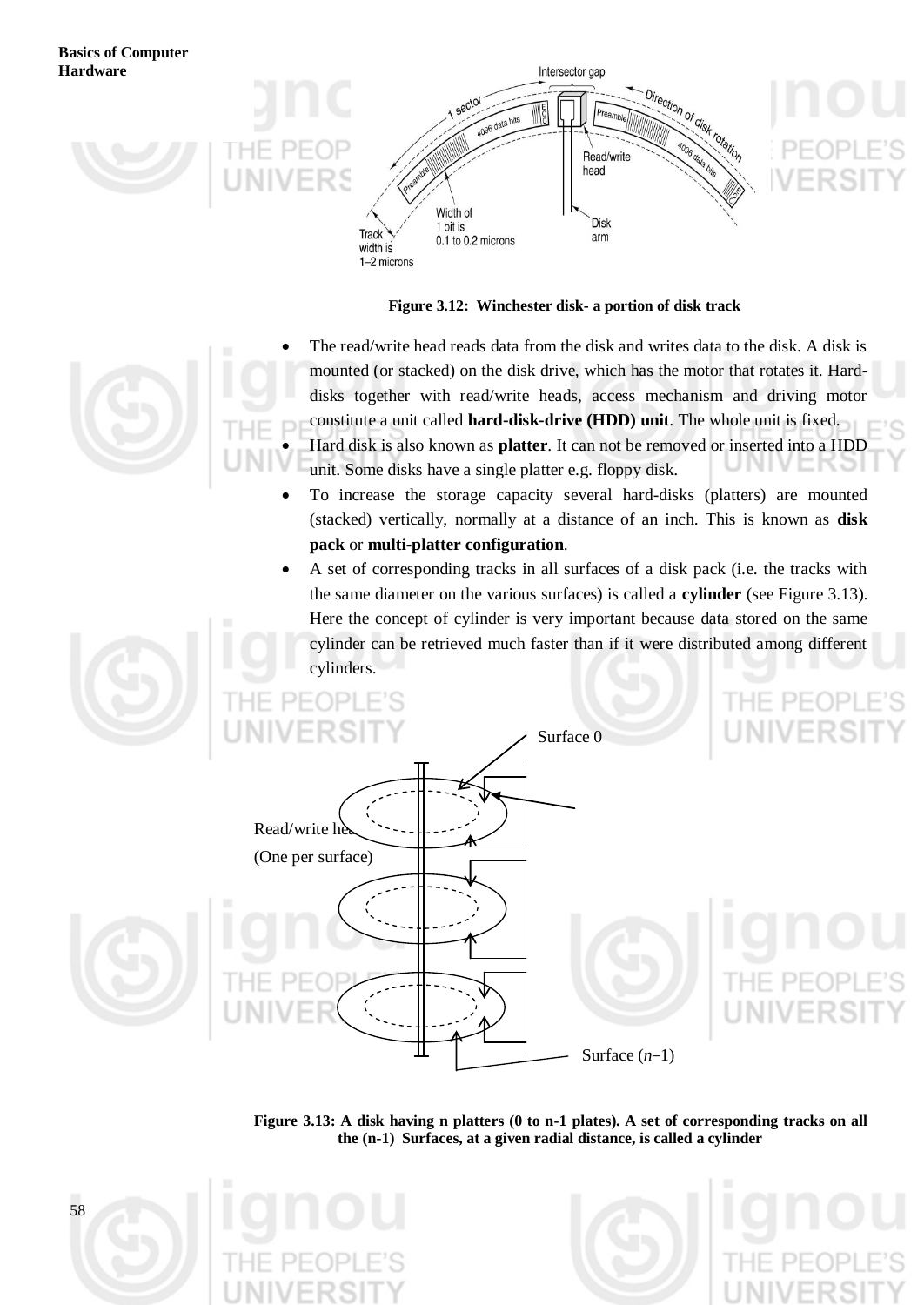### **Memory System Relationship among Capacity, density and speed**

Suppose a HDD (or disk pack) having n plates, has:

- m=2n= total number of recording surfaces t= tracks per surface p= Sectors per track UNIVERSIT s=bytes per sector,
- $\pi=3.14$  then

Storage capacity of the disk= $(m^*t^*p^*s)$  bytes

- If d is the diameter of the disk, the density of the recording is: Density= $(s*p)/(\pi*d)$  byte/inches
- **Example** 1: A 2.5 inch diameter disk pack has 6 plates (12 recording surfaces), 256 sectors per track, 5250 tracks per surface, 512 byes per sector. Thus disk capacity =  $12 \times 5250 \times 256 \times 512 = 8,257,536,000$  bytes = 7.69 GB and recording density= (512×256)/(3.14×2.5)=16697 bytes/inch.
- **Example 2:** What will be the storage capacity of a 2.5 inch diameter disk pack having 8 plates, 400 sectors per track, 2820 tracks per surface where 512 bytes of data can be stored per sector.
- **Solution:** Total number of recording surface  $(m) = 2n = 2*8=16$ Storage Capacity= $16*2820*400*512 = 9240576000$  bytes = 8.6 GB

There are several disk drives (C,D,F etc.) in a computer, which are connected to a **disk controller**. The controller converts instructions received form the computer (software) to electrical signals to operate disks. The Disk controller accepts commands from the computer and positions the read/write head of the specified disk for reading or writing.

For reading or writing operations on a disk pack, the computer must specify the drive number, cylinder number, surface number, and sector number. The drive number must be specified, because a controller normally controls more than one drive. Table 3.6 shows a disk address format for a disk controller of 8 drives, each disk pack having 250 cylinders, 12 surface and 256 sectors.

| <b>Drive</b><br>number | <b>Cylinder number</b> | <b>Surface</b><br>number | Sector number |
|------------------------|------------------------|--------------------------|---------------|
| 3-bits                 | 3 bits                 | hits                     | 8-bits        |

#### **Table 3.6: Disk address format**

**Access time on a magnetic disk**

Magnetic disks are semi-random devices. A track on a disk is selected in random fashion, but data is written to or read from a sector in serial fashion. In order to access information from a disk, the disk address of the desired data has to be specified. The disk address is specified in terms of track number, surface number and the sector number. Information is always written from the beginning of a sector and can be read only from the track beginning.





The time required to position the read/write head over proper track is called the **seek time**

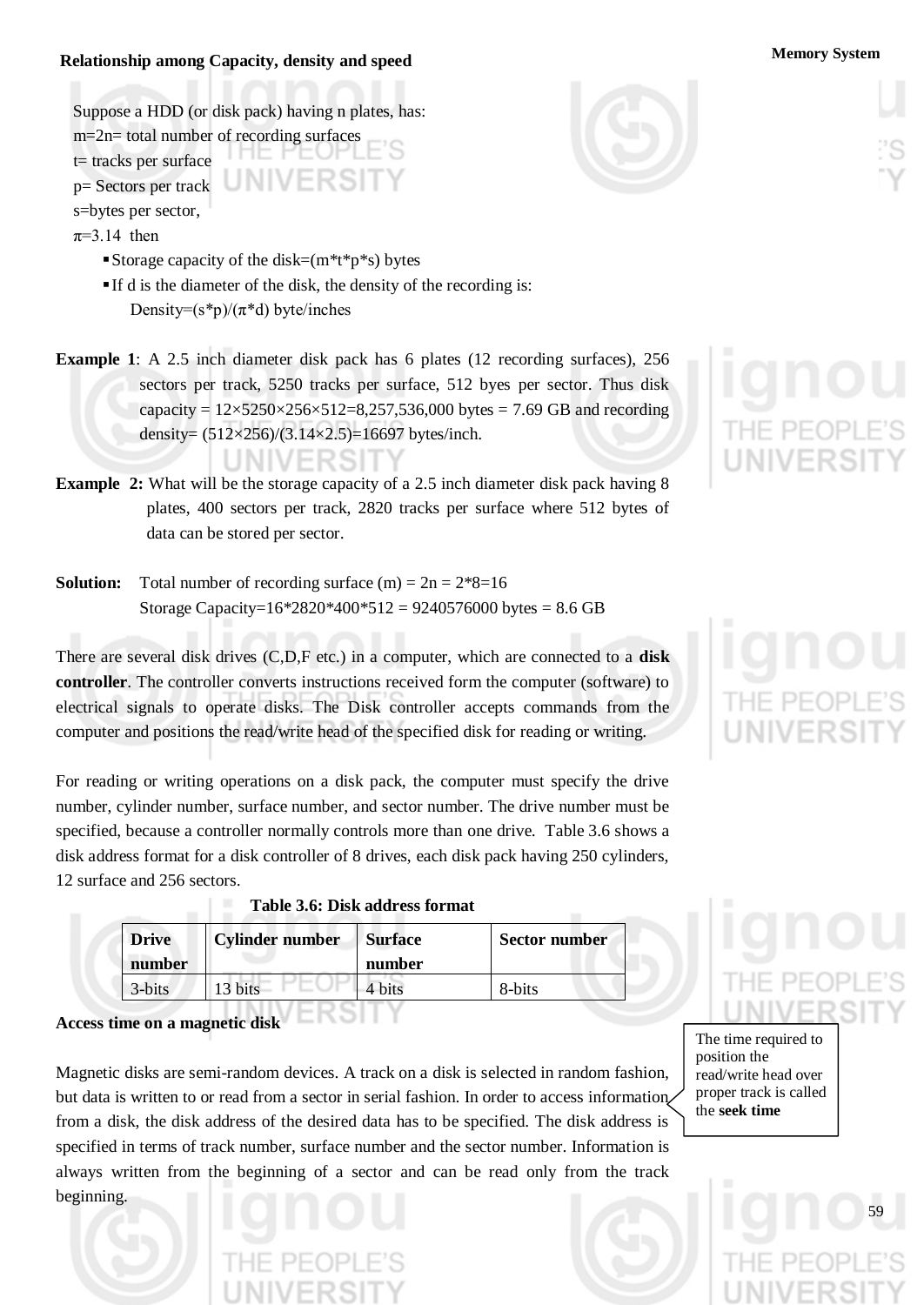As soon as the read/write command is received by the disk controller, the read/write heads are first positioned onto the specified track number (or cylinder) by moving the arm assembly in the proper direction. The time required to position the read/write head over proper track is called the **seek time.**

**Seek time (Ts):** The time required to move the read/write head on a specific (address) track.

- Seek time varies depending on the position of the arm assembly when a read/write command is received.
- Seek time will be maximum, if the arm assembly is positioned on the outer most track and the track to be reached is the inner most one and it will be zero if the arm assembly is already on the desired track.
- The average seek time is thus specified for most systems which is generally between few milliseconds to fractions of a second.

Note that seek time is associated only with movable-head system. For a fixed-head system, it is always 0 because there is a head for each track and no head movement is required for accessing a particular track.

Once the heads are positioned on the desired track, the head on the specified surface is activated. Since the disk is continuously rotating, this head should wait for the desired data (specified sector) to come under this head. This rotational waiting time i.e. time required to bring the needed data (i.e. starting position of the addressed sector) under the read/write head is called the **latency time**.

**Latency Time**  $(t_L)$  **or <b>Search time:** Time required to bring the needed data under the

- R/W head. Latency time is also a variable and depends on the following two parameters: Distance of the desired data from the initial position of the head on the specified track.
- Rotational speed of the disk.

The average seek time is thus normally specified for most systems which is generally of the order of 10 to 15 milliseconds.

The total access time for a disk is equal to the seek time plus the latency time.

Access time = Seek time + Latency time

 $-$ The average access time for most disk systems is usually between 10 to 100 milliseconds.

### **Pen Drive**

Now-a-days a Pen Drive is available as a very convenient and flexible data storage medium which can store up to 256 GB data. It can be used for the same purposes as floppy-disks or CD-ROMs. Pen Drives are a smaller, faster, durable and more reliable storage medium. Compared to floppy disks or CD-ROMs it has thousands of times more





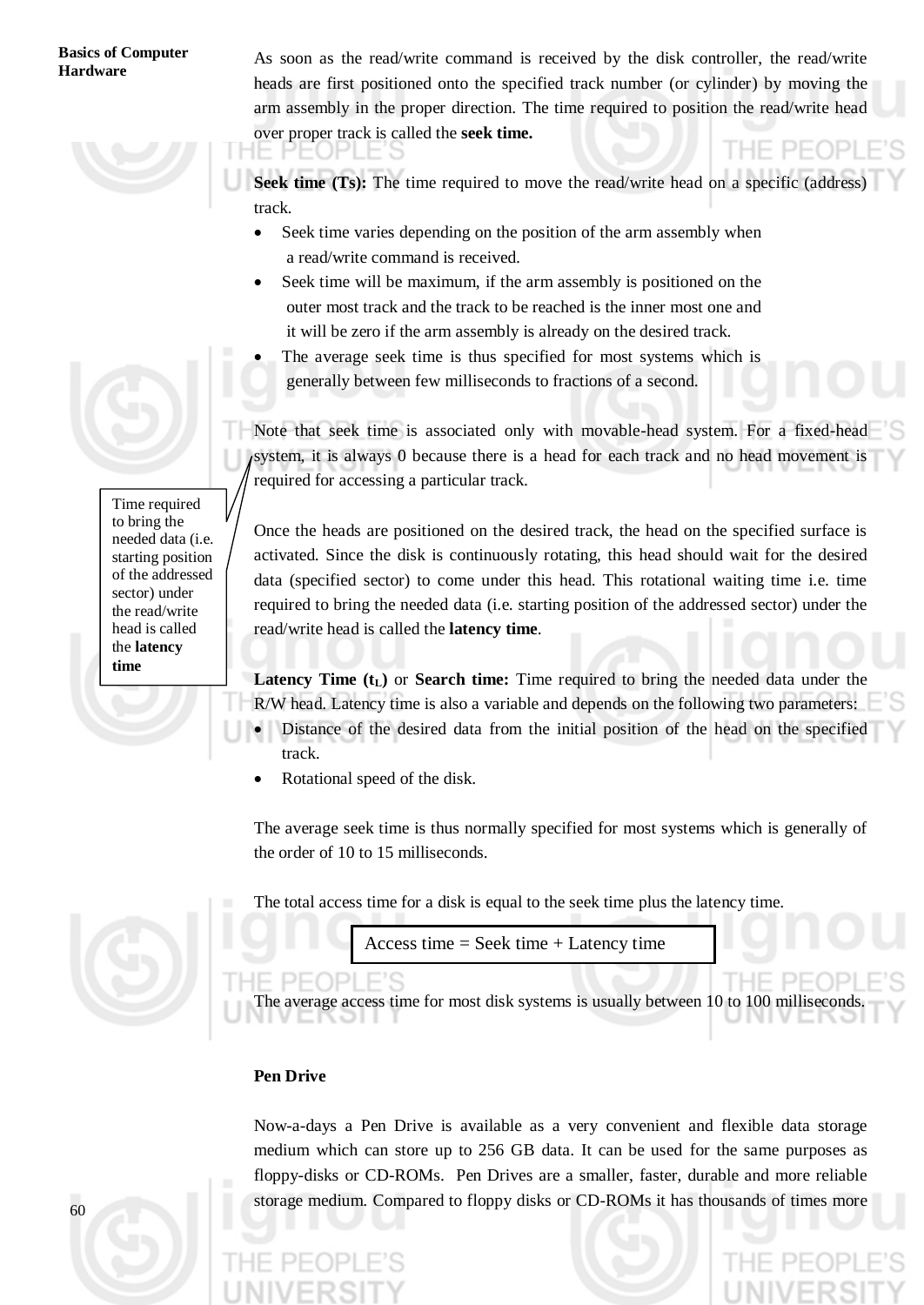data storage capacity. It is a portable USB flash memory device. It is integrated with a **Memory System** USB (Universal Serial Bus) interface. It can be used to quickly transfer data from one system to another. The pen drive derives its name from the fact that many of these devices resemble a small pen or pencil in shape and size. Flash drives implement the USB mass storage device class so it is possible for modern operating systems to read and write from them without installing the device driver software. Some computers can even boot up from flash drives.



**Figure 3.14: Pen Drive**

### **Magnetic Tapes**

A Magnetic tape is a sequential access type secondary storage device. It is used for backups in servers, workstations, and large computers. The main advantages of magnetic tapes are that they are cheaper and since these are removable from the drive, they provide unlimited storage capacity (20 GB to 150 GB).

### IE DEODI E'S

The read/write heads of magnetic tape drives record data in the form of magnetized spots on the iron oxide coating of the plastic tape. Magnetic tape devices include tape reels and cartridges in mainframes and midrange systems, and small cassettes or cartridges for PC<sub>s</sub>.

The main drawback of magnetic tapes is that they store information sequentially. A file or some particular information stored on a magnetic tape cannot be accessed directly  $\mu$ random basis as is possible in the case of hard-disks or floppy disks. These devices  $\&$ slower, but due to their low cost, they are still widely used for massive data warehouse and other business storage requirements.

The storage capacity of a tape is measured by multiplying its length and data recording density. Data recording density is the amount of data that can be stored on a given length of tape. That is,

Storage Capacity = data recording density  $*$  length

**Example 1 :** If a tape length is 3400 feet long and has a data recording density of 900 bpi (bytes per inch) its storage capacity will be  $3400*12$  inches  $*900$  bpi  $=36720000$  bytes.







The storage capacity of a tape is measured by multiplying its length and data recording density

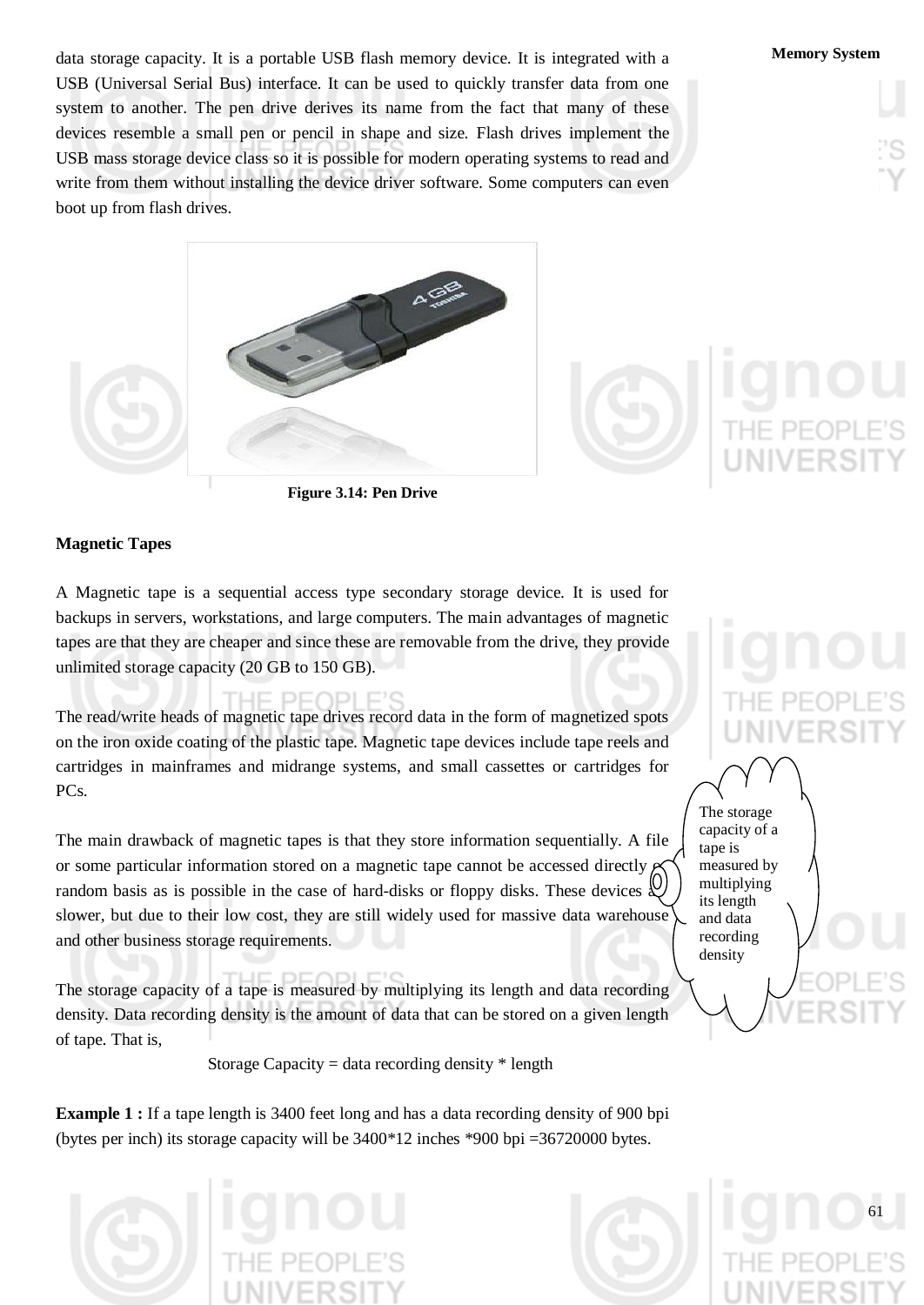# **Basics of Computer**

### **Hardware Check Your Progress 2**

1. State **True** or **False :**

- a) ROM is a volatile type of memory. True  $T \Box F$  False
- b) 1 Terabyte (1 TB) equals  $2^{30}$  bytes. True  $\Box$  False
- c) Magnetic disk has higher storage capacity than Magnetic tape. True  $\Box$  False
- d) The basic difference between PROM and a ROM is manufactured as blank that a PROM is memor, whereas a ROM is programmed during the manufacturing process.  $\Box$  True  $\Box$  False
- e) When we load software from a floppy disk, hard disk or CD-ROM, it is stored in the main memory. True  $\Box$  False
- f) Tracks with the same diameter on the various surfaces
- are known as a cylinder. True  $\Box$  False
	- g) Time required to bring the needed data under R/W.
- head is known as seek time. True  $\Box$  False
	- h) Access time is the sum of seek time and latency time. True  $\Box$  False

### **Multiple Choice Questions**

- 2) The different types of memory units are:
	- a) RAM
	- b) ROM
	- c) PROM
- d) All of the above
- 3) Which of the following memory loses it contents when the computer is turned off
	- a) RAM
	- b) ROM
	- c) PROM
	- d) All of the above
	- 4) Which of the following memory chips is programmed during the manufacturing process?
		- a) RAM
		- b) ROM
		- c) PROM
		- d) EEPROM
	- An EEPROM can be erased by exposing it to:
		- a) Sunlight
		- b) Ultraviolet Radiation
		- c) Magnetic field
		- d) Electric Charge







П

 $\Box$ 



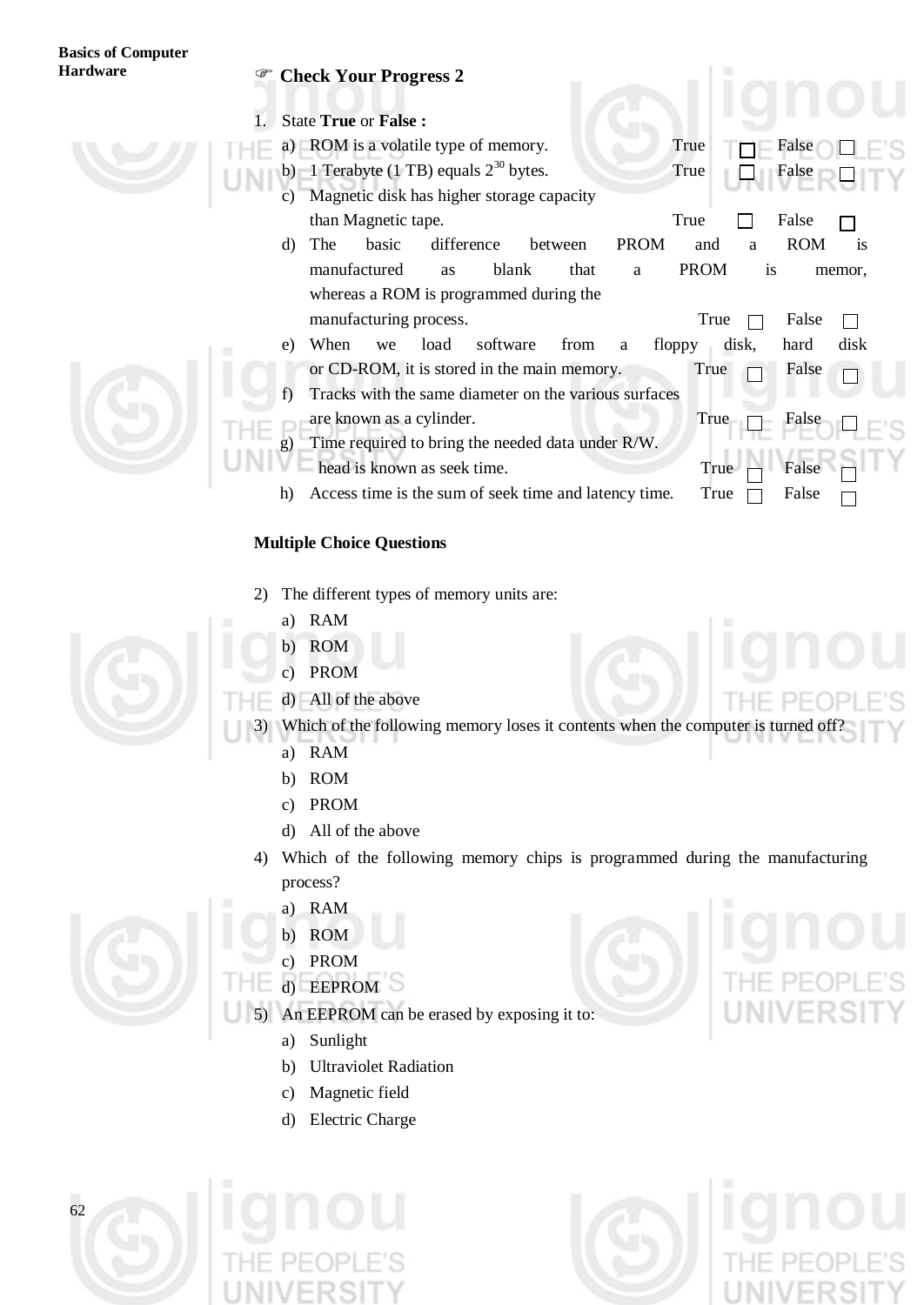- 6. Match the following: **Memory System**
	- i) Semiconductor memory a) Hard-disk
	- ii) Magnetic memory b) CD-ROM
	- iii) Optical memory c) Floppy disk
	- iv) Double side double density d) RAM
- 7. Suppose in your library the following types of memory are present: RAM, ROM, PROM, EPROM, and EEPROM.

Differentiate between these memories on the basis of their volatility.

- 8. A 2.5 inch diameter disk pack has 6 plates (12 recording surfaces), 256 sectors per track, 5268 tracks per surface, and 512 byes per sector. Find the capacity and recording density of the disk pack.
- 9. Explain the following terms with respect to. magnetic memory:
	- a) Seek time and Latency time
	- b) Track, sectors and cylinder

### ……………………………………………..………………………..………………… ………………………………………………………………………………………… ……………………………………………..………………………..…………………

### **3.2.3 Optical Memories**

Optical memories or Optical disks are alternate mass storage devices with huge capacity (up to 20 GB). Information is written to or read from an optical disk using a laser beam. Only one surface of an optical disk is used to stored data. An optical disk is relatively inexpensive, and has a long life of at least 15 years. Since the read/write head does not touch the disk surface, there is no problem of disk wear or head crash. The main draw back of the optical disk system is its slow average access time. Here, we will discuss 3 types of optical disks: NIVERS

- 1. CD-ROM (Compact-Disk Read Only Memory)
- 2. WORM (Write Once Read many) or CD-R (CD-Recordable).
- 3. Erasable Optical Disk
- 4. DVD-ROM, DVD-R and DVD-RAM

### (1) **CD-ROM**

CD-ROM technology uses 12-centimeter (4.7-inch) compact disks (CDs) similar to those used in stereo music systems. Each disk can store more than 600 MB. That is approximately equivalent to 400 1.44 MB floppy disks or 300,000 double-spaced pages of text. UNIVERSIT

First of all a master disk is prepared. On a master disk, a laser records data by burning permanent microscopic pits in a spiral track to represent 1. From a master disk, CD-ROMs are produced on mass scale. Then CD-ROM disk drives use a laser device to read the binary codes formed by those pits.

For reading the data a laser beam of lower intensity is employed. A laser system needs 25mW for writing whereas only 5mW are needed for reading.





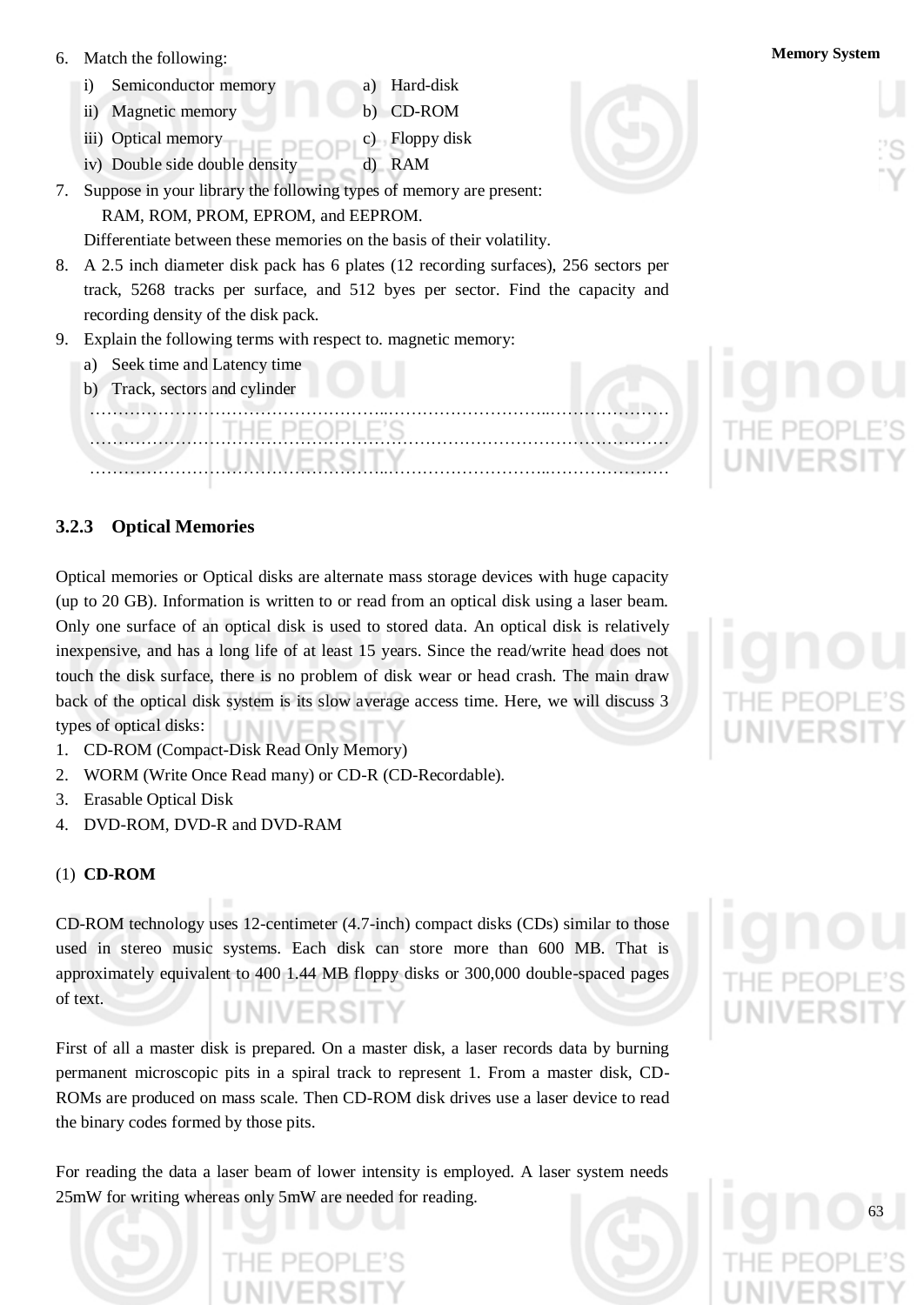CD-ROMs use long spiral tracks to store data serially, as shown in Figure 3.15. The track is divided into blocks of same size as shown in the figure. A CD-ROM disk rotates at a variable speed so that the pits are read by the laser at a constant linear speed. The speed of the disk is adjusted in such a way that the track passes under the read/write head at a constant linear velocity. NIVERSI



 **Sector of equal length**



**Figure 3.15: A CD-ROM disk layout**

### **Advantages**

- High storage capacity.
- Cost per bit of storage is cheaper than the other types of memory devices.
- Removable from the computer, so suitable for archival storage. 5.25 inch disks store 650 MB data.

# **Disadvantages**

- Longer access time as compared to that of a magnetic hard disk (because locating a desired address involves first moving the head to the specific area then adjusting the rotating speed and then reading the address, and then to find and access the specific sector).
- Information can not be updated because it is a read-only (permanent) memory.



### (2) **WORM or CD-R (CD-Recordable)**

CD-R (compact-disk recordable) is another optical disk technology. The user can record (write) their own data once on a CD with a CD-R disk drive unit. After this recording user can read the data as many times as desired.

CD-R is suitable for data and files which are not to be changed. The user can store permanent data, information, and files for maintaining records.







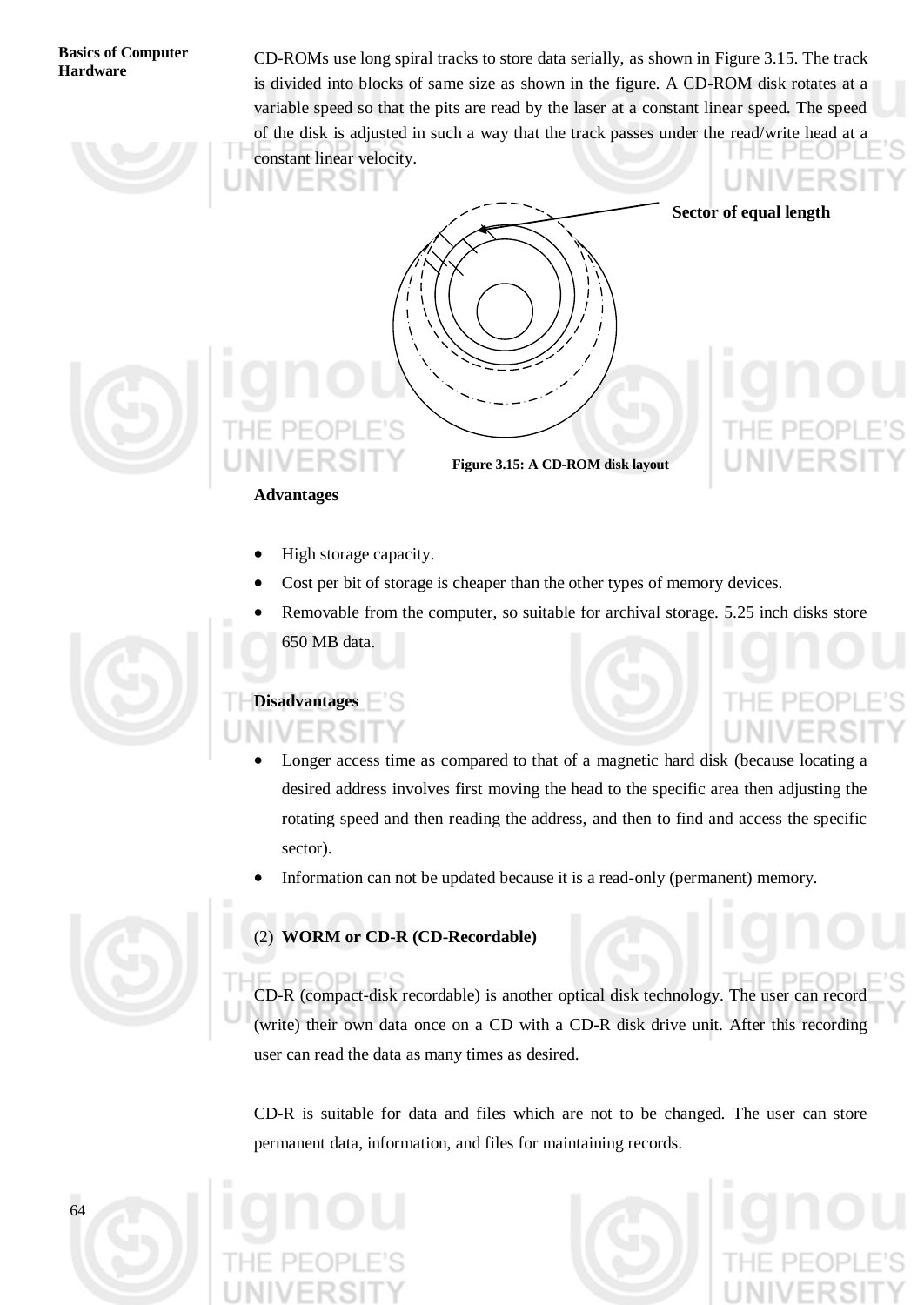### **Memory System Advantages and Limitations**

- High storage capacity.
- Better reliability and long life.
- Greater access time as compared to a hard-disk.
- (3) **Erasable Optical disk or CD-RW (CD-rewritable)**

The major limitation of CD-ROM and CD-R disks is that recorded data can not be erased. However, CD-RW (CD-rewritable) optical disk systems have now become available which record and erase data by using a laser to heat a microscopic point on the disk"s surface.

### **Advantages and limitations**

- THE PEOP
- Very high storage capacity. A 5.25 inch optical disk can store about 650 MB data
- It is more reliable and has a long life.
- Longer access time as compared to that of a hard-disk.

### (4) **DVD-ROM, DVD-R and DVD-RAM**

DVD stands for **Digital Video Disks** or **Digital Versatile Disks**. A DVD stores much more data than a CD-ROM. Its capacities are 4.7GB, 8.5GB, and 20GB etc. The capacity depends on whether it is a single layer, double layer; single sided or double sided disk. DVD uses laser beam of shorter wavelength than CD-ROM uses and therefore more tracks are available. Working principles of DVD disks are same as those of a CD-ROM, CD-R or CD-RW.

The Speed of CD-ROM or DVD-ROM is given in terms of nX, where n is an integer. For example 32X. In case of CD, X=150 KB/s, so 32X=32x150=4.8 MB/s. In case of DVD,  $X=1.38$  MB/s.

**DVD-R:** It is a recordable DVD, same as a CD-R disk. The user can write data once on a DVD-R, then read the data as many times as required.

**DVD-RAM:** It is a rewritable DVD, same as a CD-RW disk. DVD-RAM uses a phase change technology to write, read and erase data.











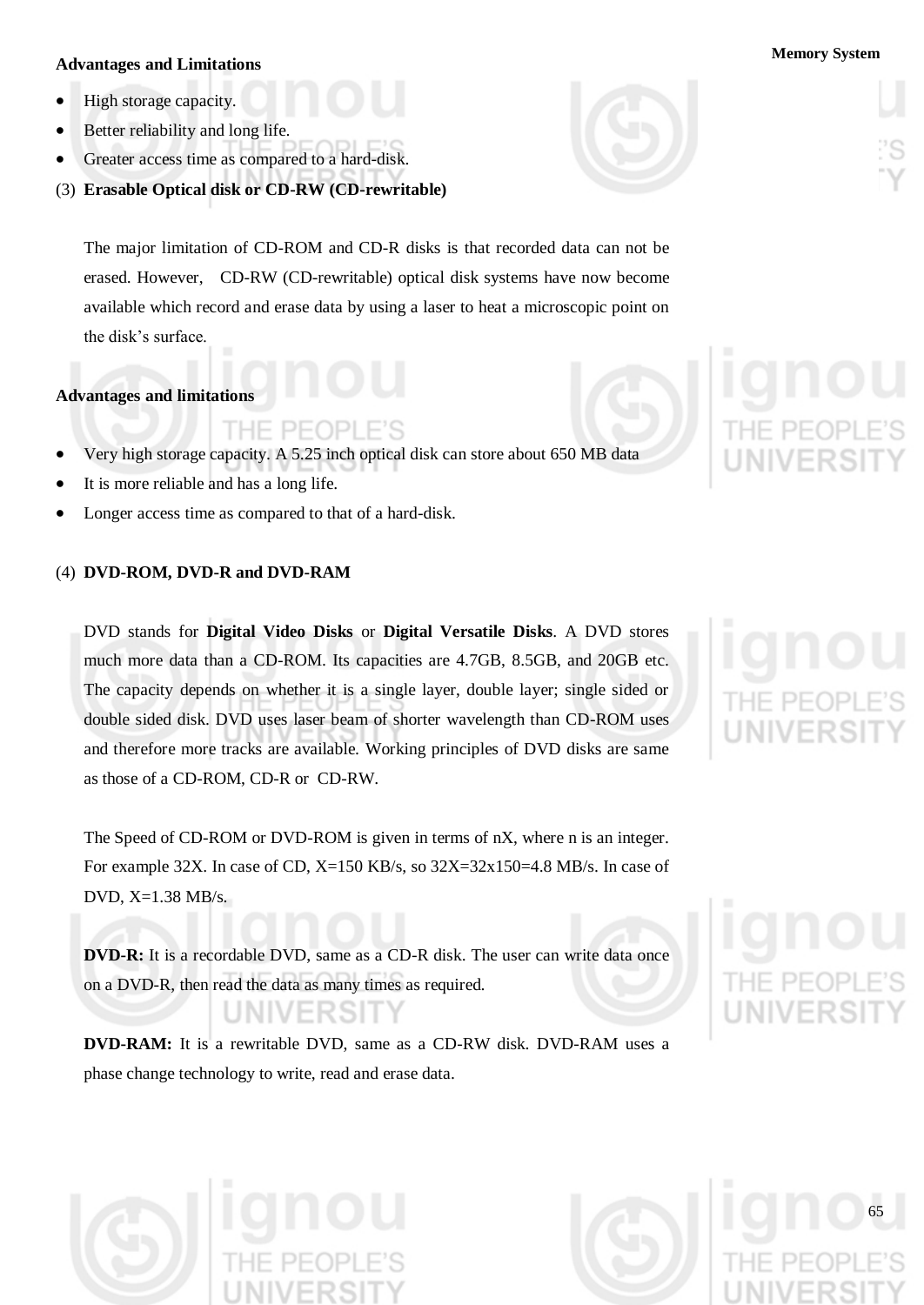### Table 3.7 summarizes the different types of secondary (auxiliary) memory devices

|   | <b>Medium</b>                                         | Capacity                      | <b>Advantages</b>                                                                                                                                                                                         | <b>Disadvantages</b>                                                                                                                                                                                                            | <b>Primary Uses</b>                                                                                                                                                                                                                    | <b>Storage</b><br>mechanism |
|---|-------------------------------------------------------|-------------------------------|-----------------------------------------------------------------------------------------------------------------------------------------------------------------------------------------------------------|---------------------------------------------------------------------------------------------------------------------------------------------------------------------------------------------------------------------------------|----------------------------------------------------------------------------------------------------------------------------------------------------------------------------------------------------------------------------------------|-----------------------------|
|   | Hard<br><b>Disk</b>                                   | Variable                      | Usually<br>integrated<br>into<br>the PC<br>• very robust                                                                                                                                                  | Slower<br>$\bullet$<br>computer<br>performance<br>when disk is<br>full                                                                                                                                                          | • To store data<br>and files<br>$\bullet$ To<br>store<br>software                                                                                                                                                                      | Magnetic                    |
| ш | <b>Pen Drive</b>                                      | GB-<br>$\mathbf{1}$<br>256 GB | Portable<br>Large<br>storage<br>capacity<br>Smaller,<br>faster<br>and reliable                                                                                                                            | Most USB flash<br>drives<br>do<br>not<br>include a write-<br>protect<br>mechanism.<br>Due to its small<br>they can<br>size<br>easily<br>be<br>misplaced or lost.                                                                | • To store data<br>and files.<br>For transferring<br>data and files<br>between<br>computers                                                                                                                                            |                             |
| ■ | CD-<br>ROM/<br>CD-R/CD-<br>$\mathbf{R}\mathbf{W}$     | 650-700<br><b>MB</b>          | Portable<br>&<br>Medium storage<br>capacity<br>• Inexpensive<br>$\bullet$ Some<br>types<br>$(CD-RW)$<br>can<br>be reused i.e.<br>rewritable disk.<br>• Can be used in<br>certain models<br>of DVD players | Some<br>older<br>computers cannot<br>read<br>CD-RW<br>media<br>$CD-R$<br>discs<br>$\bullet$<br>'write<br>are<br>once',<br>which<br>means<br>once<br>data is copied<br>to it, new or<br>additional data<br>cannot<br>be<br>added | store files<br>To<br>and software<br>$\bullet$ To<br>store<br>archive<br>material<br>from<br>hard disks<br>$\bullet$ To<br>store<br>files<br>scanned<br>such as exam<br>papers<br>$\bullet$ To<br>store<br>applications<br>from<br>the | Optical                     |
| ш | DVD-<br><b>ROM</b><br>$DVD \pm R$<br>$DVD \pm R$<br>W | 4.7GB to<br>8.5GB             | $\bullet$ Large<br>storage<br>capacity<br>$\bullet$ Some<br>types<br>(DVD±RW)<br>can be reused<br>or rewritable.<br>• Can be used in<br>certain models<br>of<br><b>DVD</b><br>players.                    | <b>Not</b><br>all<br>$\bullet$<br>computers can<br>read DVD±R<br>or DVD±RW<br>disks.<br>DVD±R discs are<br>'write<br>once',<br>which means once<br>data is copied to<br>it,<br>new<br><b>or</b><br>additional<br>data           | Internet<br>Same as<br>CD-ROM/<br>CD-R/CD-RW                                                                                                                                                                                           | Optical                     |
| ш | <b>Magnetic</b><br>tape                               | 20GB to<br>$2TB + C$          | Very<br>Large<br>storage<br>capacity<br><b>Disks</b><br>are<br>durable,<br>robust<br>and<br>rewriteable<br>Inexpensive                                                                                    | cannot be added<br>Data<br>cannot<br>accessed<br>be<br>immediately<br>Requires tape<br>drive<br>and<br>third<br>party<br>software<br>drives<br>Tape<br>for<br>large<br>capacity<br>tapes can be<br>very<br>expensive            | To<br>store<br>$\bullet$<br>files<br>Ideal<br>for<br>large<br>scale<br>daily<br>and<br>weekly<br>backup<br>operations,<br>particularly<br>for servers.                                                                                 | Magnetic                    |
| Π |                                                       |                               |                                                                                                                                                                                                           |                                                                                                                                                                                                                                 | ш                                                                                                                                                                                                                                      |                             |

**Table: 3.7: Different types of Secondary Memories and its Features**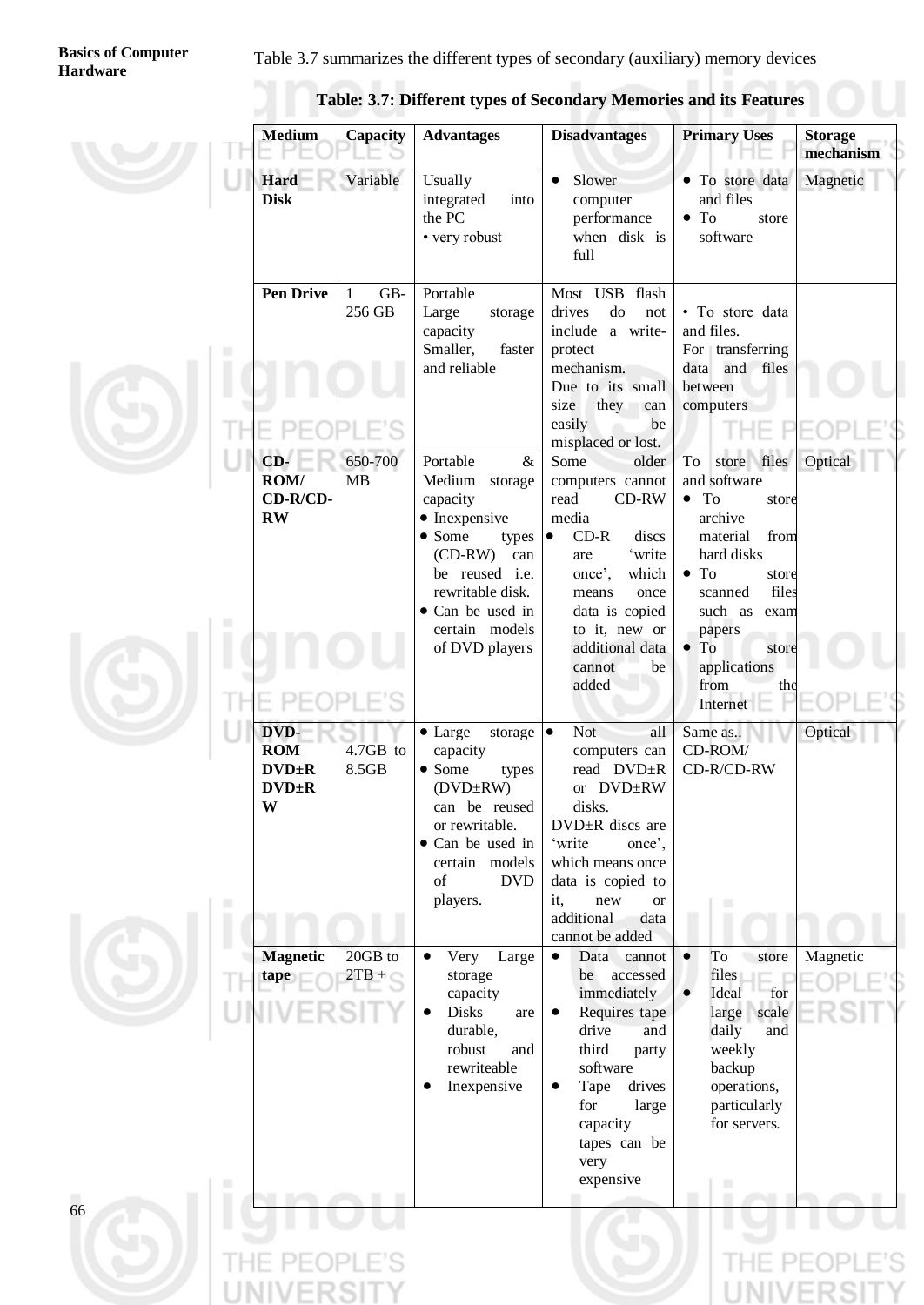### **Memory System 3.3 MEMORY HIERARCHY AND THEIR NEEDS**

Every programmer wishes to have a large and fast memory. However, the two requirements are conflicting. Fast memories are expensive and small; and slow memories are cheaper and large. To give a user the illusion of both fast and large, the memory system of modern computers is organized in a hierarchical way. The very top of the hierarchy is CPU registers, between the CPU and main memory, a fast cache memory is added. The hard disk is used by the technique of virtual memory to expand the capacity of main memory. Most computer systems make use of a hierarchy of memory technologies as a single type of memory is not sufficient. This hierarchy is known as the memory hierarchy.

In the previous section, we have discussed the various types of memory systems such as semiconductor (main) memory, Magnetic memory and Optical memory. In this section, we will discuss the hierarchy of these memory systems.

IF PFOPI As you have seen in the previous section faster memory technology (such as semiconductor memory) is more expensive. In addition fast memory requires power supply till the information needs to be stored. Furthermore, the memory with less cost (such as Optical memory) have very high access time, that is the time taken by CPU to access the memory location is high, which result in a slower operation of CPU. Thus the cost versus access time leads to a memory hierarchy. The overall goal of Memory Hierarchy is to obtain the highest possible access speed while minimizing the total cost of the memory system. Figure 3.16 (a) illustrates the components of a typical memory system.





A computer system uses a variety of devices for storing the instructions and data. A storage devices (or units) may vary according to the *access time*, *storage capacity*, and *cost-per-bit of storage*, as discussed in the previous section. Based on these criteria, a memory system can be considered to consist of three groups of memories.

- 1. **Processor's internal (CPU) memories:** consisting of the small set of high speed registers which are internal to a processor and are used as temporary locations where actual processing is done.
- 2. **Primary (main) memory:** It is a fast and large memory but slower than processor memory. Primary memory has faster access time, smaller storage capacity and higher cost per bit storage. This memory is accessed directly by the processor. It stores programs and data which are currently needed by the CPU. The size of the main memory is kept small because of its high cost.

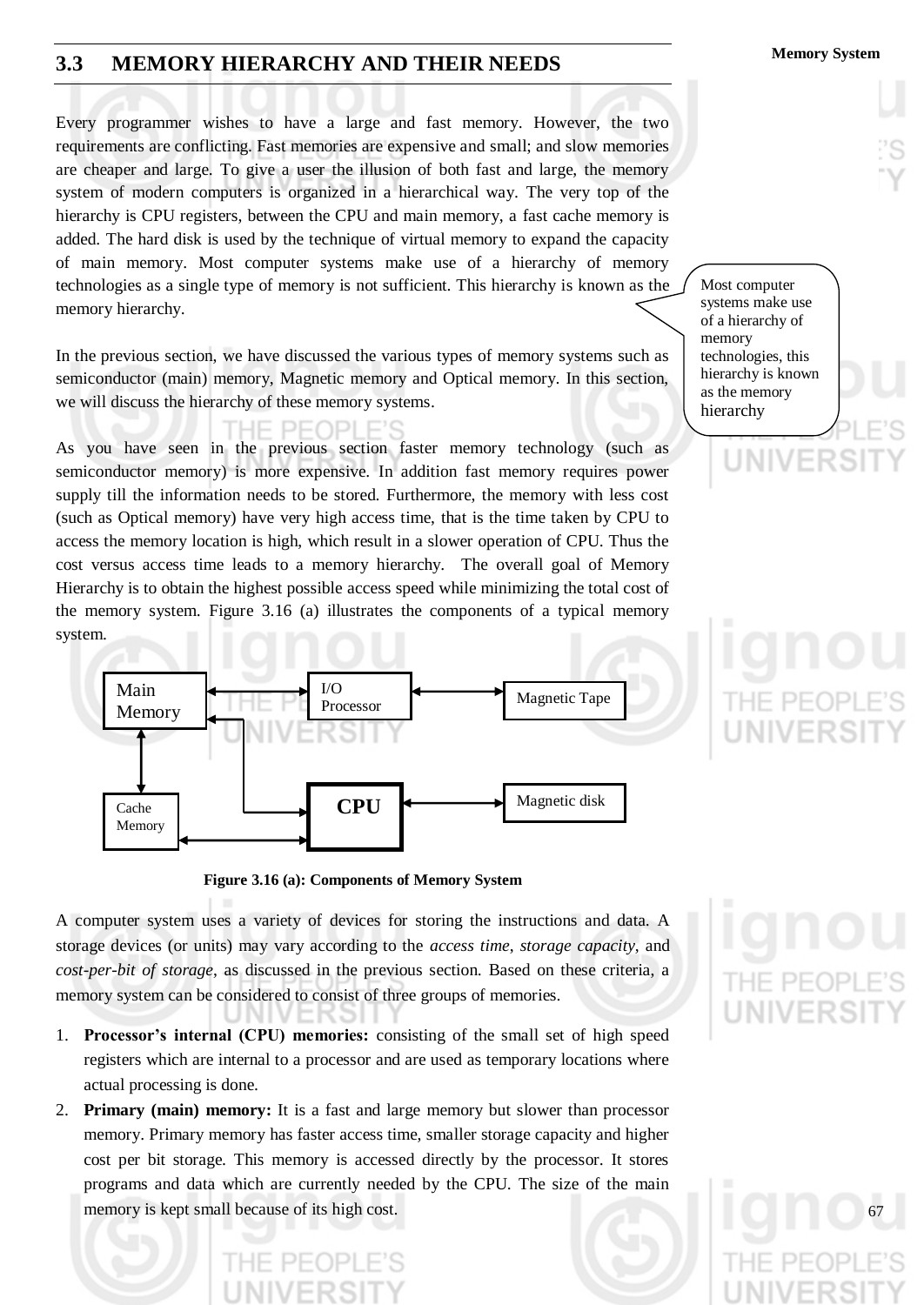3. **Secondary (or auxiliary) memory:** The secondary memory is mainly used for bulk storage (mass storage) of programs, data and other information. It has much larger capacity than main memory but slower than main memory. It basically stores system software, compiler, assembler and useful packages, large data files etc.

A typical storage hierarchy is shown in Figure 3.16(b).



#### **Figure 3.16 (b): The Memory Hierarchy**



- A block diagram of storage hierarchy, as shown in Figure-3.16(b) includes:
- CPU (register)
- Cache memory
- Main memory
- Secondary storage, and
- Mass storage



As we move up the storage hierarchy, we encountered memory elements having faster access time, less capacity and higher cost per bit stored. When we move down, we have a larger storage capacity, slower access time and lower cost per bit stored. Thus, CPU storage components generally have the fastest access time, the smallest storage capacity and the highest cost per bit stored. The cache memory which is placed in between the CPU and the main memory is a very high speed semiconductor memory used to enhance the speed of main memory. The main (primary) memory falls next in the memory hierarchy list. Secondary storage media such as hard-disk/magnetic disk memories make up the level of hierarchy just below the main memory. Secondary storage devices are at the bottom of the memory hierarchy. Secondary storage devices such as magnetic tapes are used for archival storage. They are very cost effective and so are used for mass storage of data, when fast access time is not required.

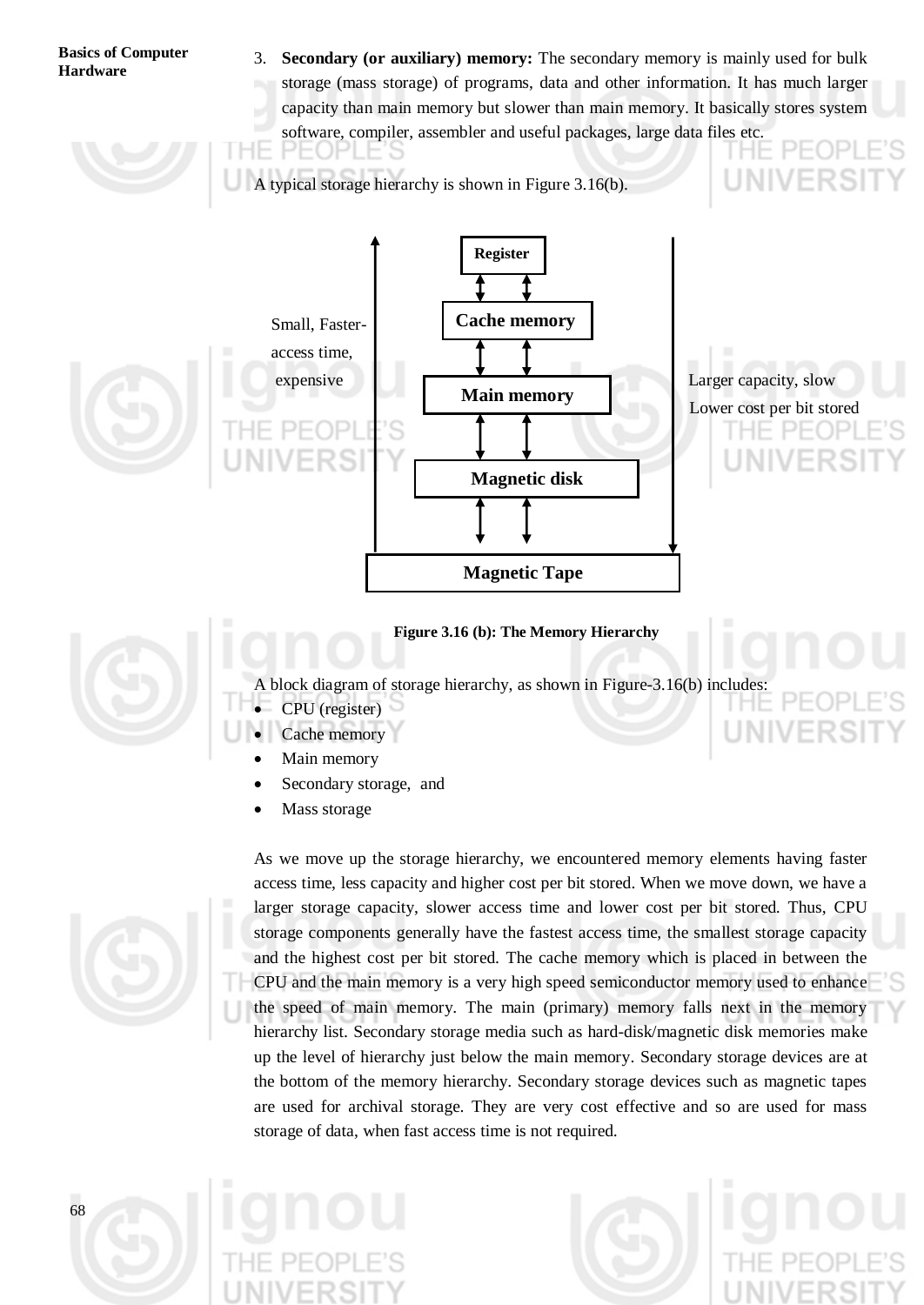### **Check Your Progress 3 Memory System**

| 1.  |                | <b>State True or False:</b>                                                                                                                                                                                                                                                                                     |  |
|-----|----------------|-----------------------------------------------------------------------------------------------------------------------------------------------------------------------------------------------------------------------------------------------------------------------------------------------------------------|--|
|     | a)             | Cache memory is faster than the Register (CPU) memory.<br>False $\square$<br>True                                                                                                                                                                                                                               |  |
|     | b)             | Cache memory has a smaller capacity than the main memory. True $\Box$<br>False $\Box$                                                                                                                                                                                                                           |  |
|     | C)             | Secondary memory has a faster access-time than                                                                                                                                                                                                                                                                  |  |
|     |                | primary memory<br>True<br>False $\Box$                                                                                                                                                                                                                                                                          |  |
|     | d)             | The main draw back of the optical disk system                                                                                                                                                                                                                                                                   |  |
|     |                | is its slow average access time.<br>False $\Box$<br>True                                                                                                                                                                                                                                                        |  |
|     | e)             | CD-ROM has longer access time as compared to                                                                                                                                                                                                                                                                    |  |
|     |                | that of a magnetic hard disk.<br>True<br>False                                                                                                                                                                                                                                                                  |  |
|     | f)             | In CD-R data can be read once and write indefinitely<br>False<br>True                                                                                                                                                                                                                                           |  |
|     | g)             | The overall goal of Memory Hierarchy is to obtain the                                                                                                                                                                                                                                                           |  |
|     |                | highest possible access speed while minimizing                                                                                                                                                                                                                                                                  |  |
|     |                | False $\square$<br>the total cost of the memory system.<br>True                                                                                                                                                                                                                                                 |  |
|     | h)             | Magnetic tape has a higher capacity than magnetic                                                                                                                                                                                                                                                               |  |
|     |                | False $\Box$<br>disk but slow access time than magnetic disk.<br>True                                                                                                                                                                                                                                           |  |
| 2.  | 21<br>3)<br>4) | Match the following:<br>CD-ROM<br>Write once read many times<br>a)<br>$CD-R$<br>Read and write indefinitely<br>b)<br>$CD-RW$<br>Read only<br>C)<br><b>DVD-ROM</b><br>d) Write once, read indefinitely and having capacity up to<br>20GB<br>3. Differentiate between the following:<br>a) CD-ROM, CD-R and CD-RW |  |
|     | b)             | DVD-ROM versus DVD-RW                                                                                                                                                                                                                                                                                           |  |
| 4.  |                | What is the overall purpose of the memory hierarchy? Name the general classes of                                                                                                                                                                                                                                |  |
|     |                | storage media that might make up a memory hierarchy.                                                                                                                                                                                                                                                            |  |
|     |                |                                                                                                                                                                                                                                                                                                                 |  |
|     |                | I HE PE                                                                                                                                                                                                                                                                                                         |  |
|     |                |                                                                                                                                                                                                                                                                                                                 |  |
| 3.4 |                | <b>SUMMARY</b>                                                                                                                                                                                                                                                                                                  |  |

This unit basically outlines the storage organization, storage devices of different types of memory systems and the importance of the memory hierarchy.

The memory system is categorized according to access time, storage capacity and costper-bit of storage.



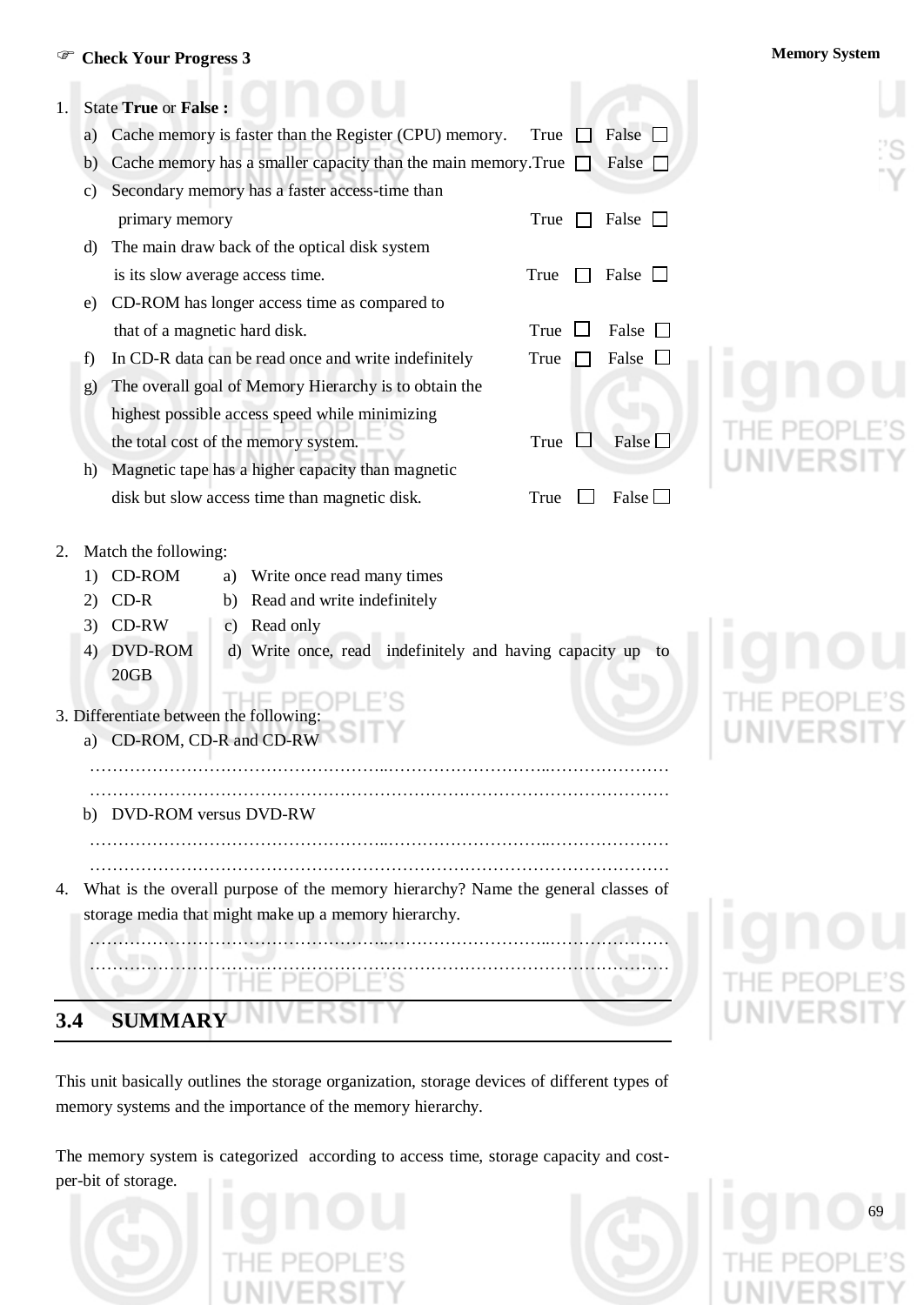# **Basics of Computer**

**Hardware** Based on these criteria memory is broadly categorised into two types:

- Primary memory
- Secondary memory.

All modern computers use semiconductor memory as its main memory (or primary memory). Semiconductor memory is known as Random access memory (RAM). Although it is a very fast memory but it is very expensive. Thus semiconductor (primary) memory of today"s computers is not sufficient, since it has very limited capacity. Thus there is a need of an additional memory, which should be inexpensive, non-volatile in nature and having large capacity. Magnetic (secondary) memory is a permanent, nonvolatile type memory. In this unit we have discussed the two types of magnetic memory namely magnetic disks (i.e. ,Hard-disk and floppy disk) and magnetic tapes. Magnetic disks are the most common form of secondary storage because they provide fast access and high storage capacities at a reasonable cost.

Another type of secondary storage is Optical memories or Optical disks. These devices provide a huge storage capacity (up to 20 GB), at a lower cost. Information is written to or read from an optical disk using a laser beam. An optical disk is relatively inexpensive, and has a long life of at least 15 years. Since the read/write head does not touch the disk surface, there is no problem of head crashes. The main draw back of the optical disk system is its slow average access time. Many software companies offer both operating system and application software on CD-ROM today. This technology has been the main catalyst for the development of multimedia in computing because it is used in multimedia external devices such as video recorders and digital recorders (Digital Audio Tape) which can be used for multimedia systems.

In this unit, we have discussed the various types of storage devices used by the computer system. A cost effective technique for the design of large computer systems is the use of a hierarchy of memory technologies. The overall goal of Memory Hierarchy is to obtain the highest possible access speed while minimizing the total cost of the memory system.

### **3.5 ANSWERS TO CHECK YOUR PROGRESS**

1. (a) False (b) False (c) True (d) True (e) True (f) False

### **Check Your Progress 1**



 2. (a) **Primary (semiconductor) memory <br> Secondary memory** • It is fast and large memory but slower than processor memory. Primary memory has faster access time, smaller storage capacity and higher cost per bit storage. • This memory is accessed directly by the processor. It stores programs and data which are currently needed by the CPU. The CPU communicates directly with the CPU. The size of the main memory is kept small because of its high cost. It is made of **semiconductors** and uses VLSI technique. Mainly these are in the form of **Chips.** The secondary memory is mainly used for bulk storage (mass storage) of programs, data and other information. It has much larger capacity than main memory but slower than main memory. It basically stores system software, compiler, assembler and useful packages, large data files etc. These are magnetic and **optical devices.** Mainly these are in the form of **Floppy, Hard Disk and CD.**









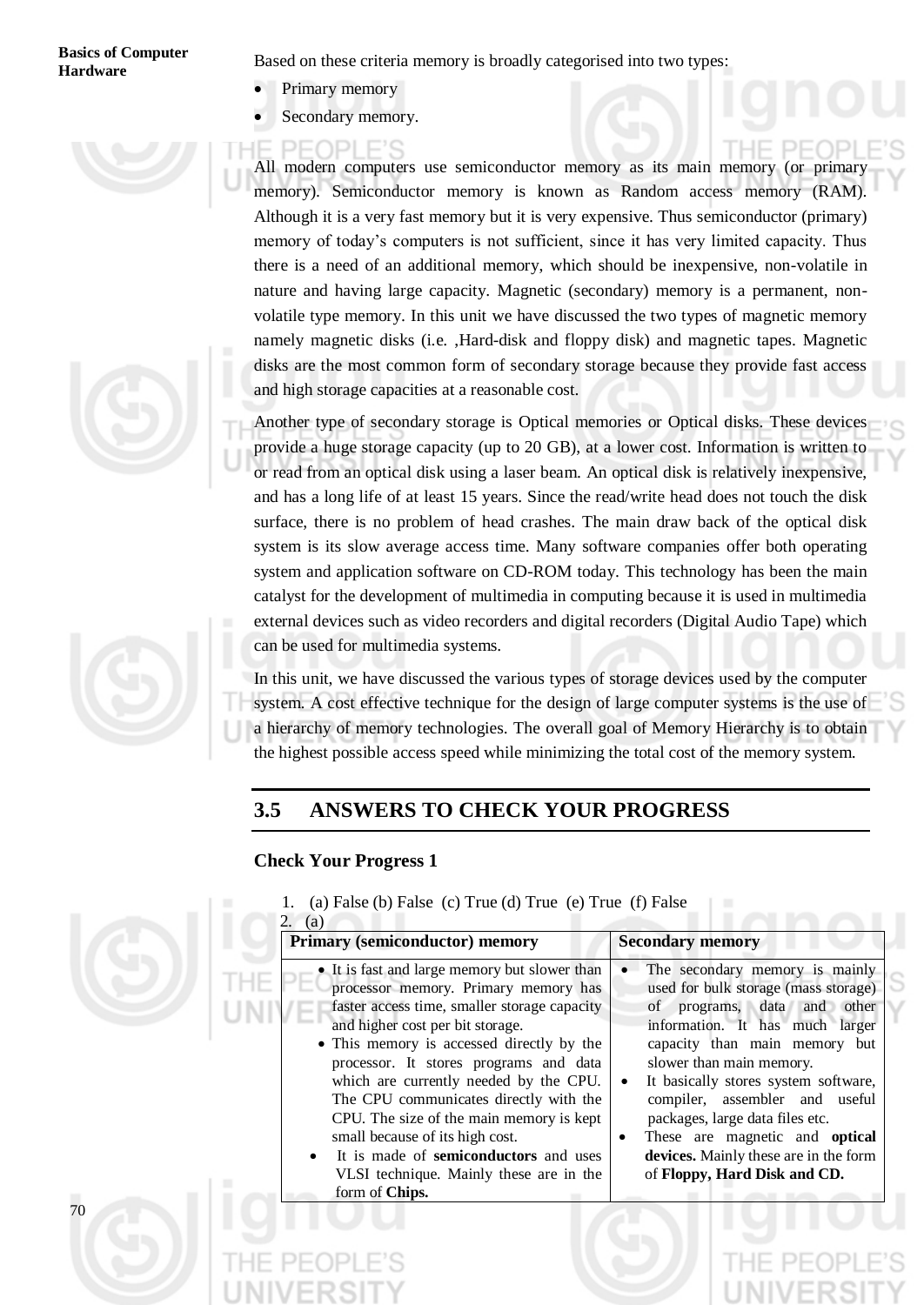b) Different types of memory (in terms of access speed, storage capacity and cost per **Memory System** bit storage).

**Primary memory and Secondary memory**

|                         | <b>Access Time</b> | <b>Storage capacity</b> | Cost/bit of storage |
|-------------------------|--------------------|-------------------------|---------------------|
| <b>Primary memory</b>   | Faster             | Smaller                 | High                |
| <b>Secondary memory</b> | slower             | higher                  | Low                 |

As the **table indicates**, that the Primary memory (i.e. RAM, ROM etc.) have faster access time, smaller storage capacity, and higher cost per bit of storage, as compared to the secondary memory.

c) The following figure shows the relationship between the access-time and capacity of various types of memory.



d) A *Sequential-access* memory device reads data in sequence. In other words, information on a serial device can only be retrieved in the same sequence in which it was stored. Data is recorded one after another in a predetermined sequence (such as in numeric order) on a storage medium. Sequential processing is quite suitable for such applications like preparation of monthly pay slips, or monthly electronic bills etc., where each address needs to be accessed in turn. If you are working with a sequential access device and information is stored at the last address, then data stored at the last address cannot be accessed until all preceding locations in the sequence have been traversed. That is locating an individual item of data requires searching much of the recoded data on the tape until the desired item is located. Example *magnetic tape*..



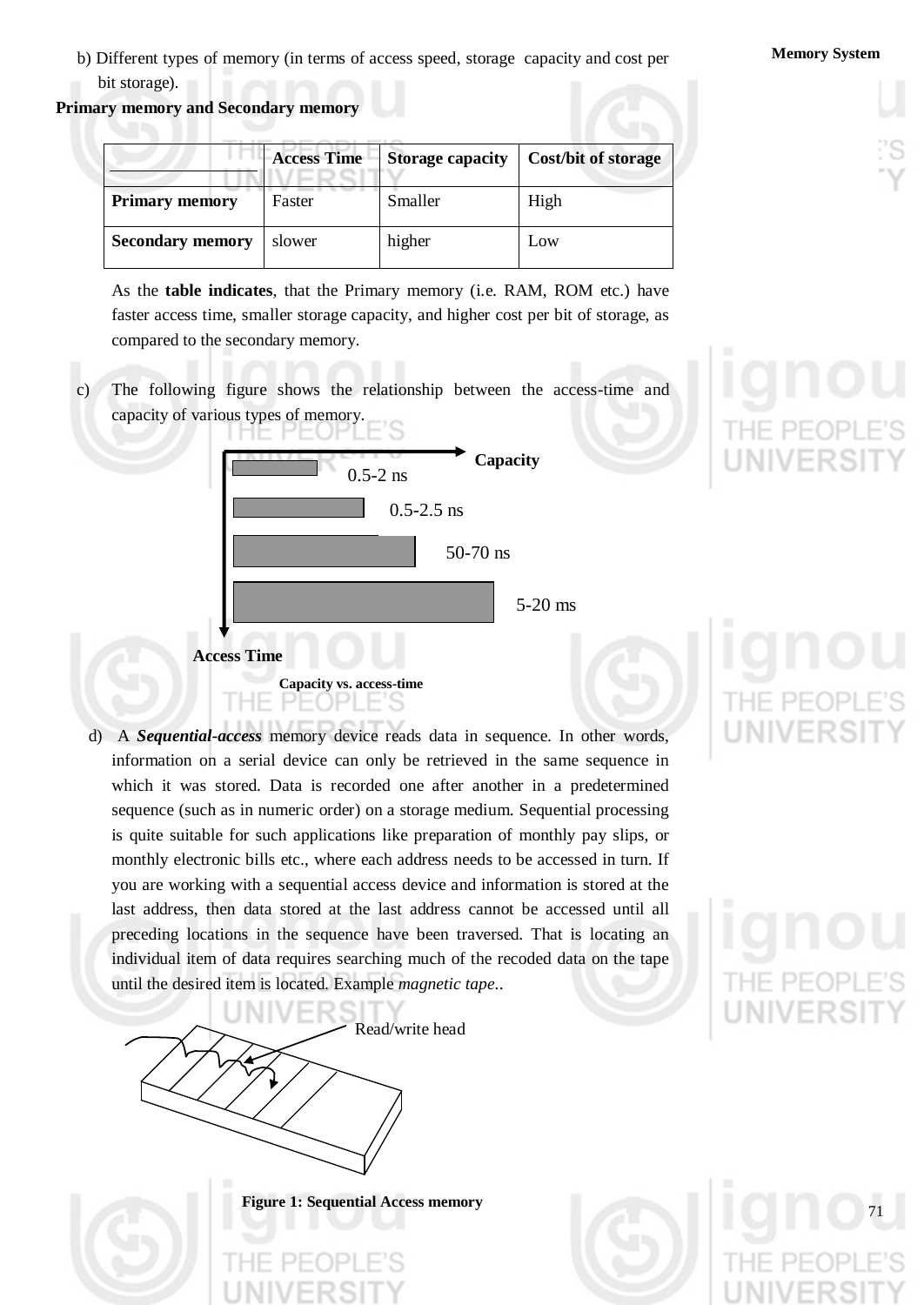In case of *random access* device the information is available at random, i.e. any location in the device may be selected at random. So any location in the device can be accessed in approximately equal time. In other words we can say that each storage position (1) has a unique address and (2) can be individually accessed in approximately in equal time without searching through other storage positions. Magnetic disk and CDROM are the typical random access storage devices. Any data record stored on a magnetic or optical disk can be accessed directly in approximately the same time period. The following figure-2 shows sequential versus direct access storage.



**Figure 2: Random Access memory**

#### **Check Your Progress 2**

1. (a) False (b) False (c) False (d) True (e) True (f) True (g) False (h) True



- 2. (d) 3. (a) 4. (b) 5. (d) 1-(d), 2-(a), 3-(b), 4-(c)
	- 7. Volatile memory means the stored data are lost, if the power goes off.. For example RAM is a **volatile** memory. A **non-volatile** memory means the information stored in it is not lost even if the power supply goes off. A *Read-Only memory* (ROM) is a non-volatile memory.



| <b>Memory</b> | Category          | <b>Volatility</b> | <b>Writing Mechanism</b> | <b>Erasure</b> |
|---------------|-------------------|-------------------|--------------------------|----------------|
| <b>RAM</b>    | Read-write memory | Volatile          | Electrically             | Electrically   |
| <b>ROM</b>    | Read-only memory  | Non-volatile      | Mask                     | Not-possible   |
| <b>PROM</b>   | Read-only memory  | Non-volatile      | Electrically             | Not-possible   |
| <b>EPROM</b>  | Read-only memory  | Non-volatile      | Electrically             | Using UV light |
| <b>EEPROM</b> | Read-only memory  | Non-volatile      | Electrically             | Electrically   |

- 8. **Disk capacity**= 12x5268x256x512=7.716 GB and **Recoding density**= (512x256)/(3.14x2.5)=16688 bytes/inch.
- 9. a) **Seek time and Latency time :** The time required to position the read/write head over proper track is called the **seek time.** The time required to bring the needed data (i.e., starting position of the addressed sector) under the read/write head is called the **latency time**.

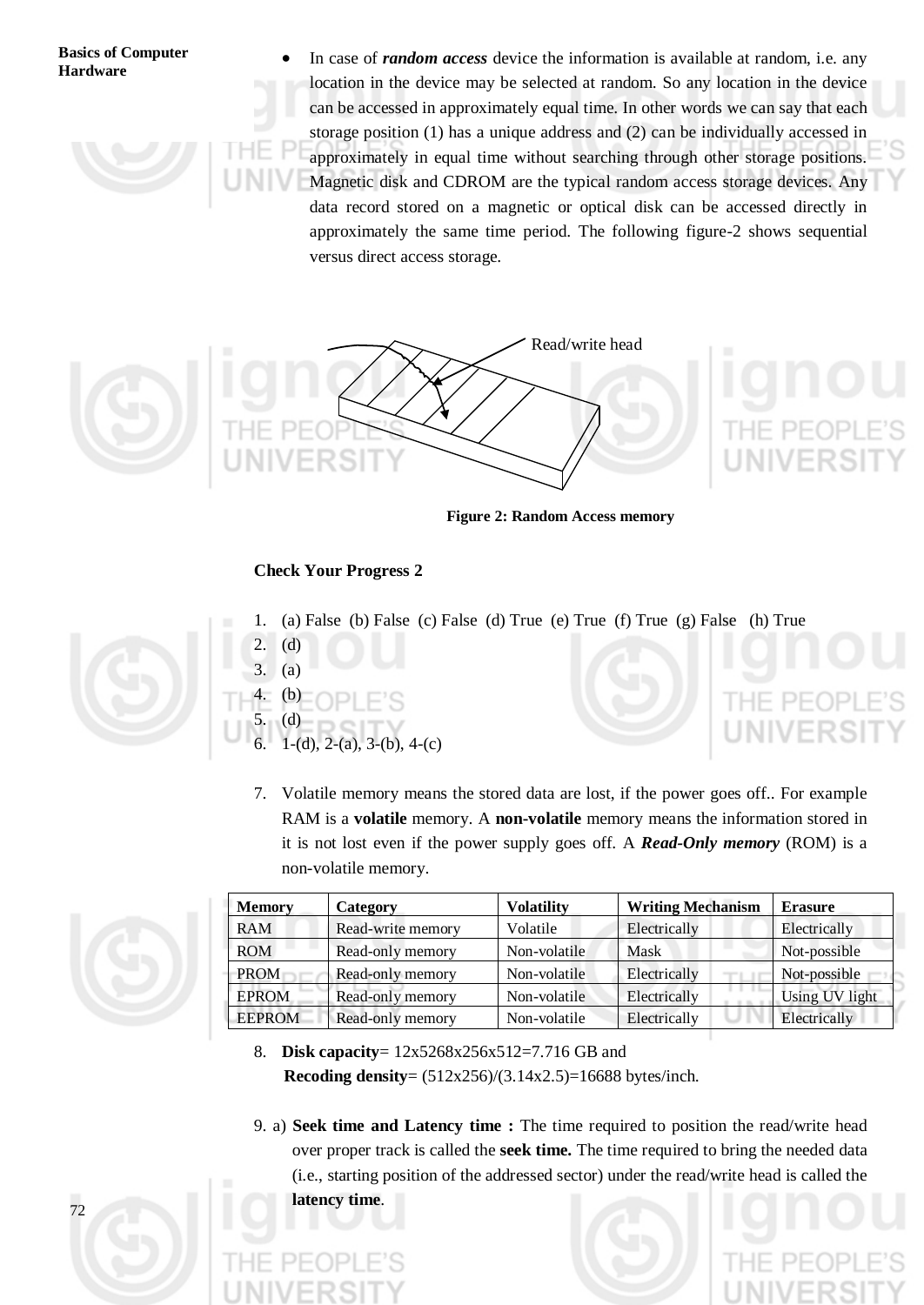**Latency Time** ( $t_L$ ) or **Search time**: Time required to bring the needed data under **Memory System** R/W head. Latency time is also a variable and depends on the following two things:

- Distance of the desired data from the initial position of the head on the specified track
- Rotational speed of the disk. Access time= Seek time + Latency time
- **b) Track, sectors and cylinder :** A magnetic disk is a surface device, which stores data on its surface. Its surface is divided into circular concentric tracks. The number of tracks on a disk range up to 800. **Each track is divided into sectors (normally 10-100).** These sectors should be either fixed or variable length sectors. The division of track into equal sized blocks or pages is set by the Operating system during disk formatting.

**A set of corresponding tracks** in all surfaces of a disk pack (i.e. the tracks with the same diameter on the various surfaces) is called a **cylinder.**

### **Check Your Progress 3**

1. (a) False (b) True (c) False (d) true (e) True (f) False (g) True (h) False

THE PEOPLE'S

- 2. 1-c, 2-a, 3-b, 4-d.
- 3. **CD-ROM** technology uses 12-centimeter (4.7-inch) **compact disk (CDs)**. CDROM are the typical random access storage devices. Any data record stored on a magnetic or optical disk can be accessed directly in approximately the same time period.

### **Advantages**

- High storing capacity.
- Mass copy of information stored, which is very cheaper.
- Removable disk from the computer, so suitable for archival storage. 5.25 inch disks store **650 MB data.**

**CD-R (compact-disk recordable) is optical disk technology**. The user can record (write) on it. It follows **write once and read many times** CD-R is suitable for data and files which are not to be changed. The user can store **permanent data**, information, and files for maintaining records.

IF PFOPLE'S

#### **Advantages**

- High storing capacity.
- Better reliability and long life.

**Erasable Optical disk or CD-RW (CD-rewritable)- As the name indicates the data**  written on it can be erased by using a laser to heat a microscopic point on the disk's surface.



| THE PEOPLE'S |  |  |  |
|--------------|--|--|--|
|              |  |  |  |